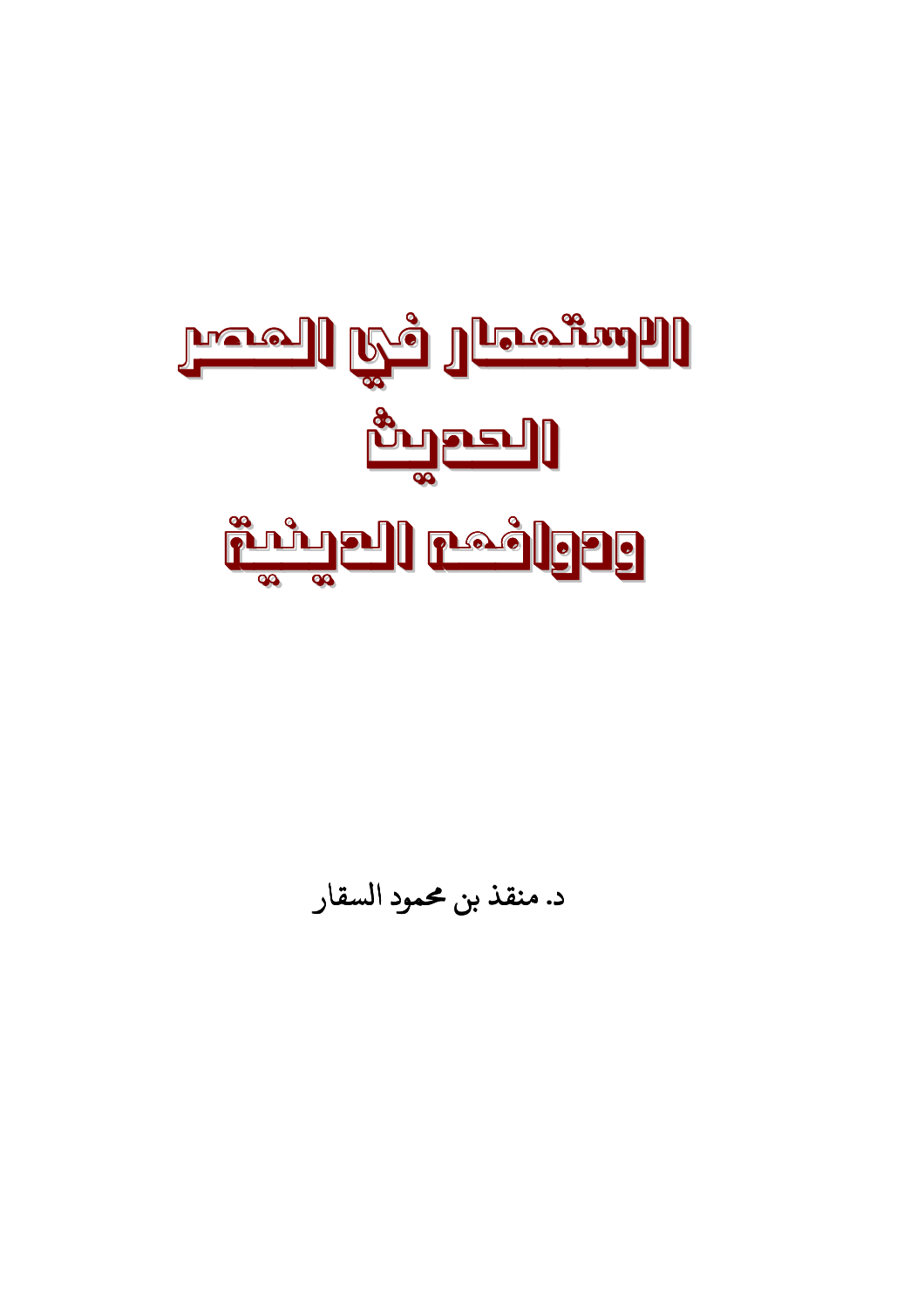#### مقدمة

الحمد لله رب العالمين، والصلاة والسلام على أنبياء الله أجمعين، عليهم وعلى نبينا أزكى الصلاة وأتم التسليم، وبعد:

فقد تعرض العالم الإسلامي لهجمات وحشية على مدى تاريخه البعيد، فقتل الـــصليبيون تسعين الفاً في حملتهم على بيت المقدس، لكنهم على كل حال لم يبلغوا ما بلغه التتار الـــــذين قتلوا في بغداد وحدها زهاء مليوين مسلم.

وفي العصور الحديثة ظهر المستعمرون الجدد، وحطوا مراسيهم في موانئ العالم الإسلامي، لكن حتى لا نسيء الظن هم والتقدير؛ فإلهم إنما قدموا لعمارة بلادنا وانتشالها مسن وهسدة الجهل والفقر ، لقد تركوا بلادهم وضحوا بملاذهم لغاية نبيلة وهي انتشالنا من واقعنا المرير .

وبعد سنوات مريرة ممزوجة بمئات الألوف بل الملايين من التضحيات غادر المسستعمرون بلادنا وقد ازددنا فقراً ومرضاً، غادروها بعد أن أصبحنا رهناً لحضارقم وثقافتهم، ويبقـــي السؤال يتجلجل في أذهاننا: لم قدم هؤلاء؟ هل أتوا لتحقيق مصالحهم الاستعمارية فحسب؟ أم اجتمعت إليها أهداف دينية، حملت المستعمر إلينا من جديد.

واليوم في القرن الواحد والعشرين يعود حاملو رايات الديمقراطية وحقسوق الإنسسان وحرية المرأة من جديد، ليبذلوا المزيد من دمائهم وميزانياهم في سبيل انتشالنا مـــن ســـطوة الدكتاتورية، إفمم لا يطيقون رؤيتنا بغير ديمقراطية!

لكن بذهم زتضحيتهم لن يمنعنا من التساؤل: هل خلف هذه الأستار خلفية دينية تدفعهم للعودة إلينا من جديد؟ هل هي حملة صليبية جديدة كما قال بعضهم؟

إذا كنا لا نستطيع فهم حاضرنا اليوم، أو لا نجروً على البوح بما فهمناه؛ فإننا ولاريب يمكننا استخلاص العبر من تاريخنا القريب، حتى لا تتكرر مآسينا، فالتاريخ كثيراً مــــا يعيـــــد نفسه.

في هذه الدراسة أقدم دراسة تاريخية للاستعمار الحديث خلال القرنين الماضيين ودوافعــه الدينية، وما خلفه من دمار ومآس يشيب لذكرها الولدان.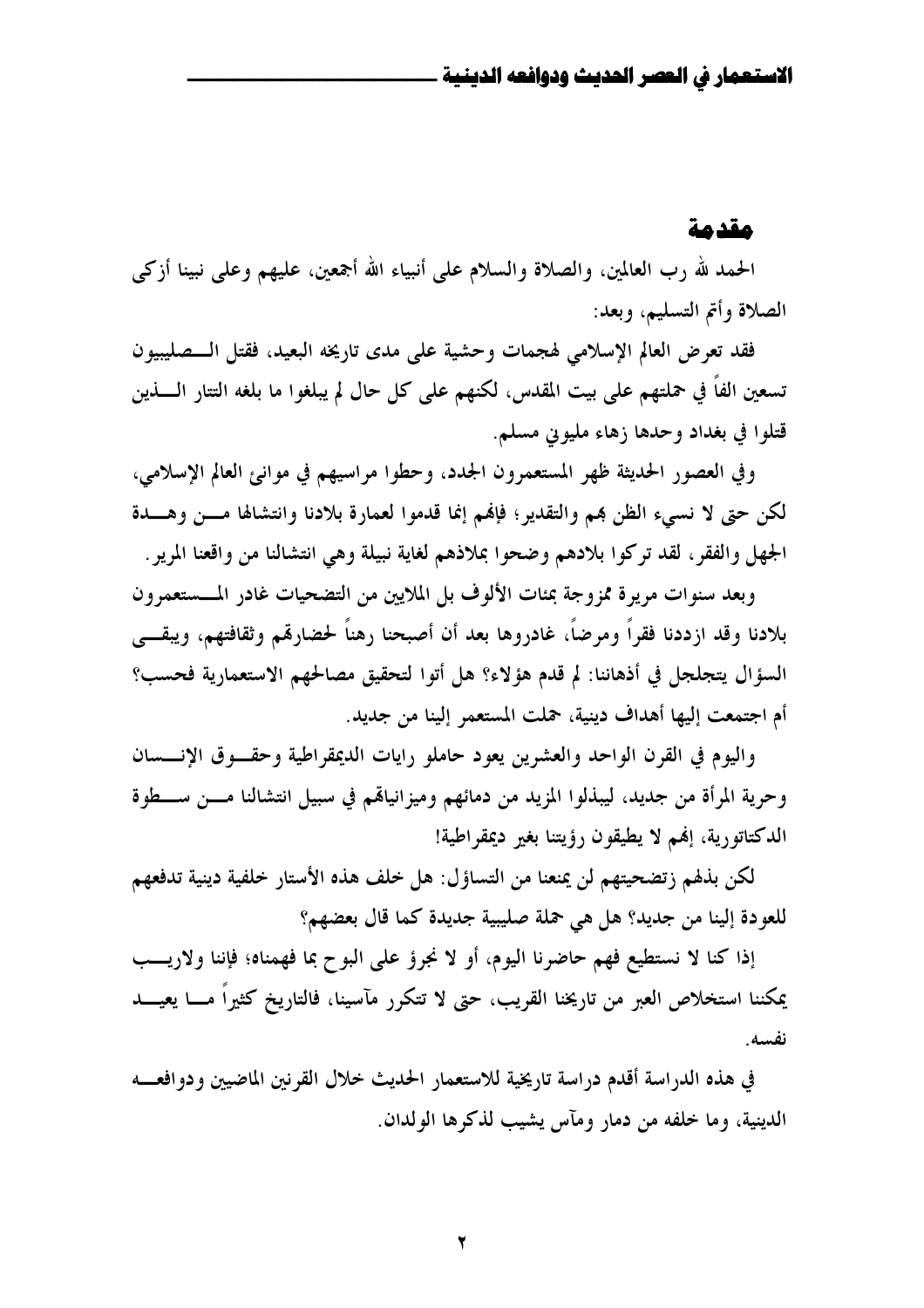وتأتي هذه الدراسة في ثلاثة مباحث، الأول منها أتحدث فيه عـــن الاســـتعمار وتاريخـــه القريب ودوافعه الدينية وما خلفه من مآسى في عالمنا. وأما الثاني منها فخصصته للحديث عن التبشير، واستعرضت اهدافه وبعــض المحطــات المهمة في تاريخه في العالم الإسلامي. وفي الأخير منها درست العلاقة بين التبشير والاستعمار خلال القرنين الماضيين. والله أسأل أن يجعل عملي خالصاً لوجهه الكريم، وأن يجنبني موارد الزلل، إنــــه جــــواد کريم. د. منقذ بن محمود السقار

مكة المكرمة – محرم – ٢٧ ٢٤ هـ mongiz@maktoob.com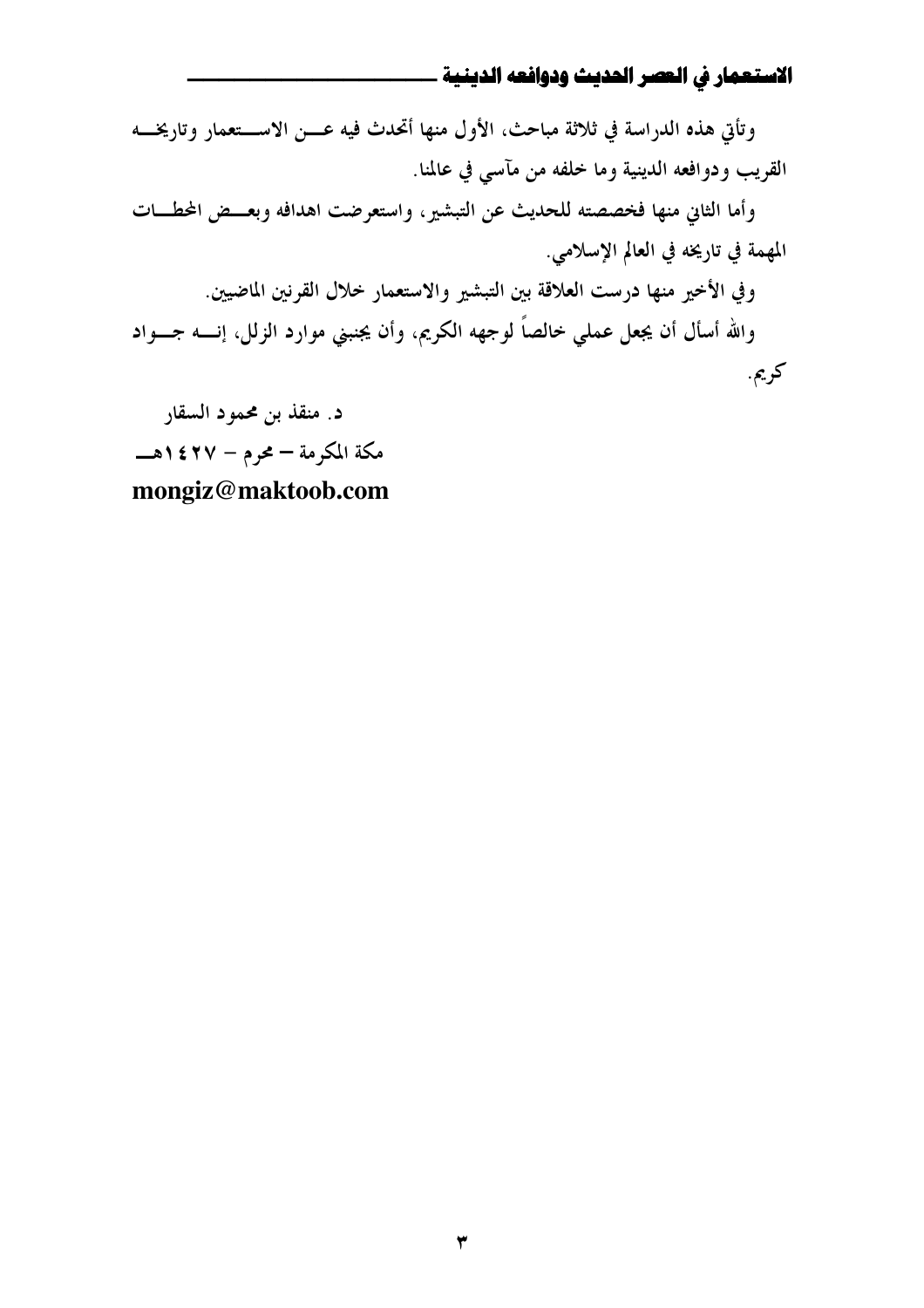# المبحث الأول : الاستعمار

# مصطلح الاستعمار

الاستعمار لفظة محدثة مشتقة من عَمَرٍ ، واستعمره في المكان أي جعله يعمره، ومنه قولـــه تعالى: ﴿ هُو الَّذِي أَنشأَكُمْ فِي الأَرْضِ واستعمرِكُمْ فِيهَا ﴾ (هُود: ٦١).

فالأصل اللغوي يفيد معنى طلب التعمير والسعى لتحقيق العمران، لكن الواقع لا علاقة له بالمعنى اللغوي.

ويعرف الشهابي وحبنكة الاستعمار موافقين لما جاء في المعجم الوسيط بأنه استيلاء دولة أو شعب على دولة أخرى وشعب آخر لنهب ثرواته وتسخير طاقات أفراده والعمل علسى استثمار مرافقه المختلفة. (<sup>١)</sup>

وهذا التعريف يشمل أنواع مختلفة من الاستعمار لاتختلف عن بعضها إلا بالأسماء وبعض الأشكال، فمن أشكال الاستعمار أن تضع دولة ما أخرى تحت حمايتها وإشرافها وتسلبها من حريتها بقدر ما يتناسب مع قوة هذه الدولة وضعف تلك، وفي الأغلب يكون للدولة المحمية شبه سيادة داخلية يمارسها حكام وطنيون تديرهم الدولة المستعمرة من خلف ستار .

ومن أمثلة هذا الشكل للاستعمار ما فعلته فرنسا في تونس حيث وقعتا معا معاهدة حماية في ١٨/٥/١/١/م، ثم جددت في ٨/٦/٦/٨ ٥م، وبموجب بنود هذه الحماية فقدت تونس سيادها الخارجية وحقها في التمثيل الدبلوماسي المستقل، كما سلبت حق إبرام المعاهــدات الخارجية، وعينت فرنسا آلاف الموظفين يرعون مصالحها يرأسهم المقيم العام.

وما حصل في تونس كررته فرنسا في مراكش بموجب معاهدة ٣/٣/٣٠١م وفعلـــه الإنجليز في مصر خلال احتلالهم لها بين عام ١٩١٤ – ١٩٢٢م. <sup>(٢)</sup>

وبعد الحرب العالمية الأولى ظهر شكل جديد من أشكال الاستعمار أقرته عصبة الأمـــم المتحدة التي تكونت حينذاك كمنظمة أممية لنشر السلام ومنع الحروب، فقد كرست عــصبة

(٢) انظر : محاضرات في الاستعمار، مصطفى الشهابي، ص (١٥ – ٢٠).

<sup>(</sup>١) انظر : المعجم الوسيط (٢/٧/٢)، أجنحة المكر الثلاثة وخوافيها، عبد الرحمن حبنكة الميداني، ص (٥١)، محاضرات في الاستعمار، مصطفى الشهابي، ص (٢٣).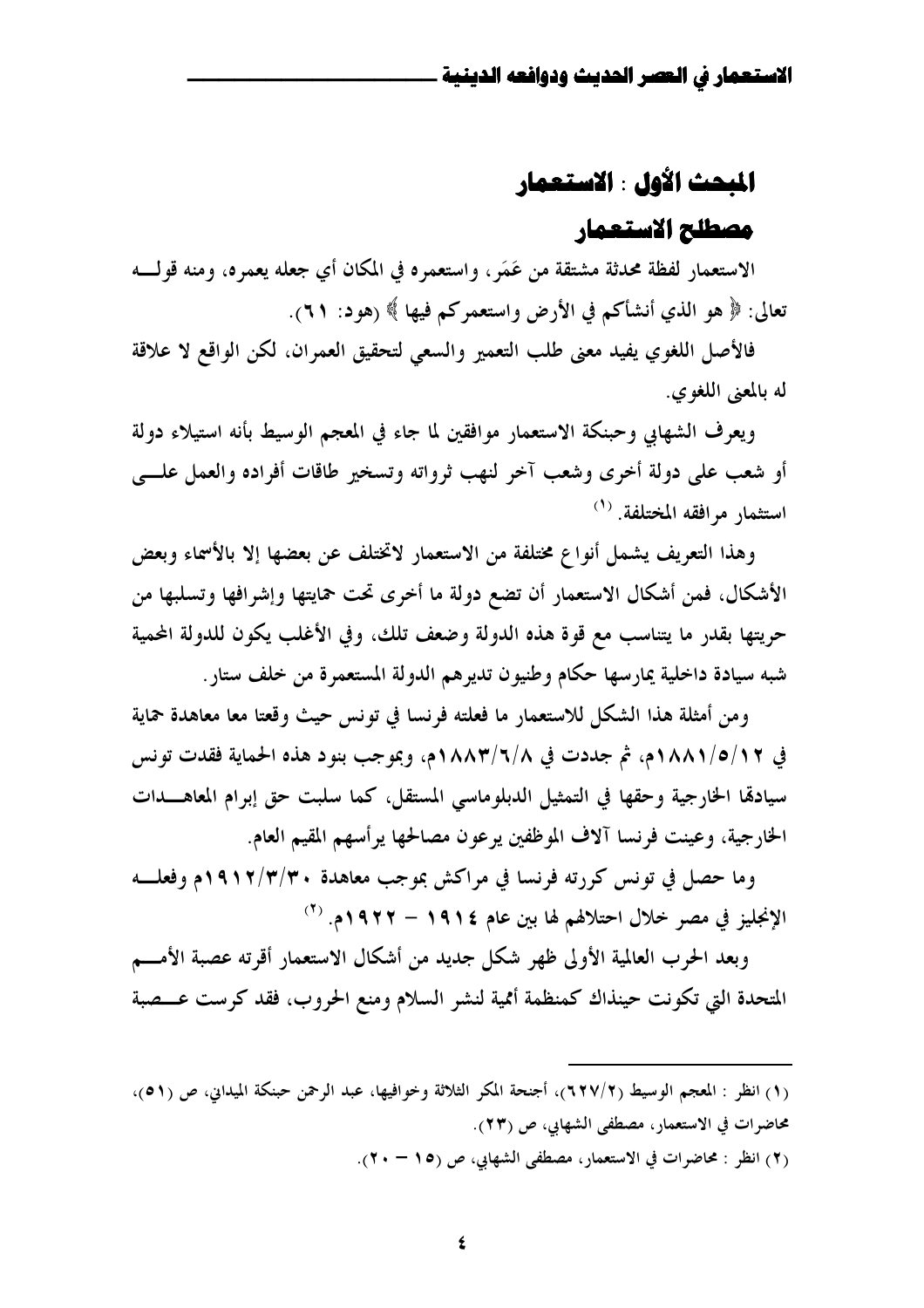الأمم نوعًا جديداً من الاستعمار وهو الانتداب، حيث ورد إجازته في المادة ٢٢ لميثاق عصبة الأمم التي اعتبرته طريقة للنهوض بالشعوب القاصرة والأخذ بيد هذه الأمم لتكون قسادرة على تسيير أمورها، لكنه في الحقيقة كان مظهراً للاستعمار ووســـيلة لامتـــصاص خـــيرات  $^{(1)}$ . الشعو ب

وفيما عدا هذين الوجهين أسفر الاستعمار عن وجهه الكالح، فأعلن عن ضـــمه لـــبعض الدول إلى مستعمراته كما فعلت فرنسا بالجزائر .

# رؤية تاريفية للاستعمار

وقد بدأ الاستعمار الغربي للعالم مع بداية عصور النهضة في أوربا حيث استفاقت أوربـــا على وقع طبول الإصلاح الديني والسياسي في القرن الخامس و السادس عشر .

ومنذ أفاقت أوربا بدأت تحركها للإطباق على العالم الإســــلامي، فانتـــشرت المراكـــب الاستكشافية تجوب البحار بحثاً عن تحقيق أهداف الاستعمار المختلفـــة الدينيــــة والــــسياسية والاقتصادية.

وفي عام ١٤٩٩م توصل فاسكودي جاما إلى طريق رأس الرجــاء الـــصالح، فوصــــل البرتغاليون إلى الشواطئ الهندية بعيداً عن المرور في الأراضي الواقعـــة في ســــلطة الخلافـــة العثمانية.

وشرع البرتغاليون يؤسسون مستعمرات ومراكز تجارية في أماكن مختلفة من الـــسواحل التي وصلوا إليها، ولم يكد النصف الأول من القرن السادس عـــشر ينقـــضي حـــتي كـــان البرتغاليون قد أحكموا السيطرة على شواطئ شرق أفريقيا وغرها إضافة إلى شواطئ الخليج وفارس والهند. (<sup>٢)</sup>

وفي عام ١٦٠٠م أنشئت بريطانيا أول جهاز استعماري لها تحت مسمى شــــركة الهنــــد الشرقية البريطانية، ومثله صنعت فرنسا عام ١٦٦٤م فأنشئت ما أسمته بشركة الهند الشرقية

- (١) انظر : محاضرات في الاستعمار، مصطفى الشهابي، ص (٢٠ ٢١).
- (٢) انظر : أجنحة المكر الثلاثة وخوافيها، عبد الرحمن حبنكة الميداني، ص (١٦٥ ١٦٧)، الفكر الإسللامي الحديث وصلته بالاستعمار، محمد البهي، ص (٢٩ – ٣٠).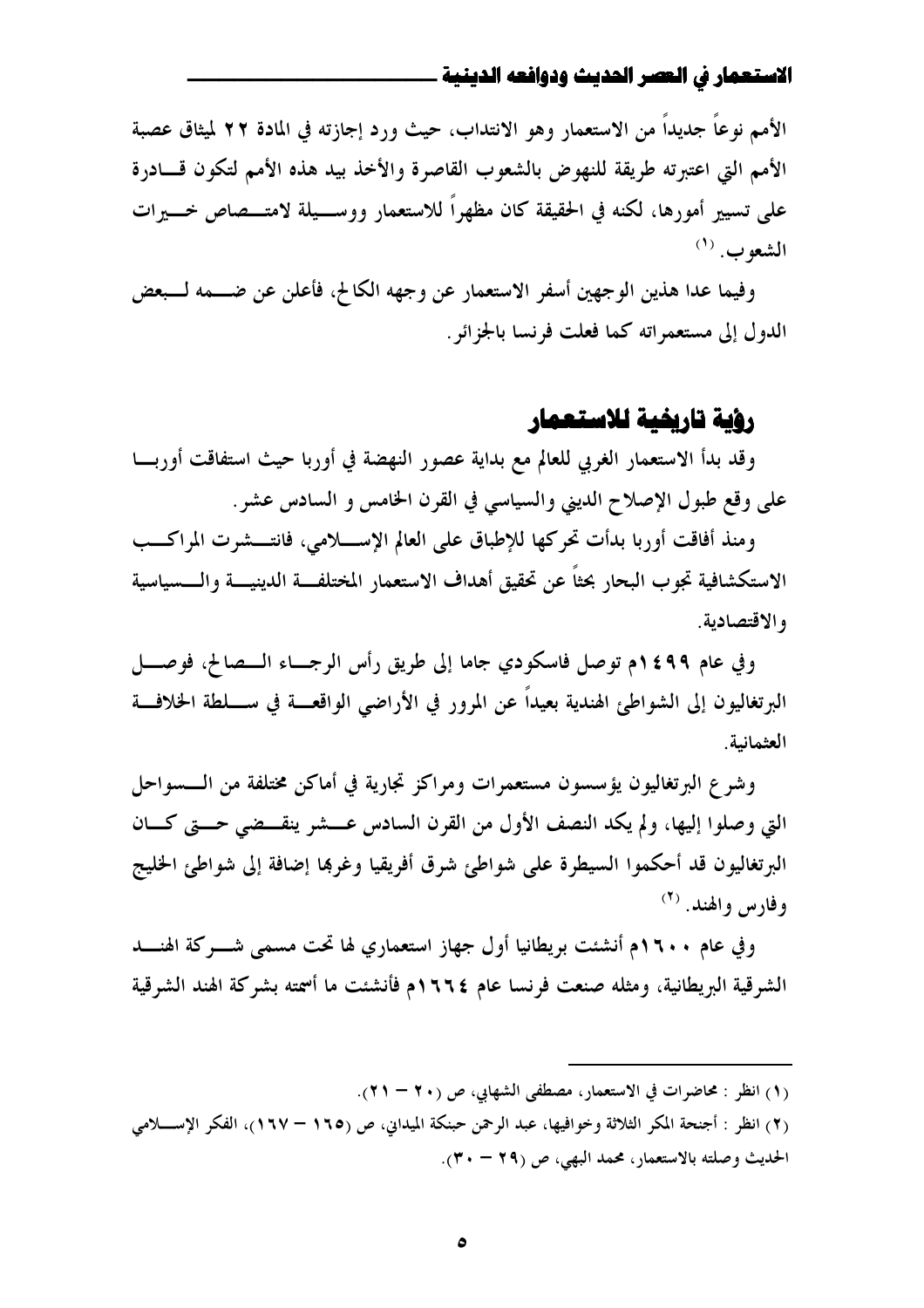الفرنسية، وبدأ الصراع والتنافس بين الدولتين، وانتهى بانتصار الإنجليــز عــام ١٧٧٥م ( ١١٧١هــ ) وخروج فرنسا من الهند والصين.

وفي عام ١٧٩٨م ( ١٢١٣هـــ ) وصل نابليون يقود الحملة الفرنسية علـــى مــصر ثم حاول السيطرة على بلاد الشام، فغادر وهو يحمل أدراج الخيبة لكثر من قتل مسن جنسوده هناك، ثم ما لبث أن عاد إلى فرنسا ولحقته جيوشه عام ١٨٠١م.

وفي عام ١٨٢٧م أعلن الملك شارل العاشر اعتزام فرنسا إنشاء مستعمرة ذات شأن في شمال أفريقيا، وزحفت الجيوش الفرنسية لاحتلال الجزائر عام ١٨٣٠م، واستتب الوضع لهم عام ١٨٥٧م وهو نفس العام الذي قضت فيه بريطانيا على الإمارة الإسلامية المنغوليــــة في الهند، وقد ألحقت فرنسا الجزائر ها عام ١٨٨١م، وهي نفس السنة التي أعلنـــت فرنـــسا وضعها تونس تحت الحماية الفرنسية بموجب ميثاق باردو، ثم الـــسنغال ومدغـــشقر عـــام ١٨٨٢م، في عام ١٨٨٧م (١٢٩٥هـــ ) وقع مؤتمر برلين لاقتسام مواقع النفوذ في الوطن العربي. وتوالي بعد ذلك سقوط البلاد العربية والاسلامية في قبضة الاستعمار.

فسيطر الفرنسيون على المغرب سنة ١٩١٢م، وعلى سورية سنة ١٩٢٠م.

وأما الإيطاليون فاحتلوا الصومال وأريتريا عام ١٨٨٧م، وزحفت إيطاليــا لاحـــتلال الساحل الليبي عام ١٩١٤م، وأكملت الاحتلال عام ١٩١٤م.

فيما احتلت انجلترا مصر ووضعتها تحت الحماية عام ١٨٨٢م، وكانت قد احتلت بلاد البنغال عام ١٧٥٧م، والبنجاب عام ١٨٤٩م، ثم احتلت نيجيريا عام ١٨٥١م. وفي عـــام ١٨٩٨م احتلت بريطانيا السودان ثم العراق ١٩١٩م، ثم الأردن عام ١٩٢٠م.

و في المشرق الإسلامي انقض الروس الأرثوذوكس على بلاد المسلمين فأخذوا ما يحاذيهم منها، وضموه إلى بلادهم، ففي ١٦٧٠م دخل الروس بلاد الأورال، وأحكموا السيطرة على مسلميها، وفي عام ١٨٥٩م ضمت روسيا طشقند، ثم القوقاز عام ١٨٦٤م، ثم بخارى عام ١٨٨٢م، فيما دخلت بلاد التركستان تحت سيطرة الروس عام ١٨٨٤م. (١)

<sup>(</sup>١) انظر : التبشير والاستعمار في البلاد العربية، مصطفى خالدي وعمر فروخ، ص (١٤٨)، رسالة الطريق إلى ثقافتنا، محمود شاكر، ص (٩٣ – ٩٤، ١٠٥ – ١٠٨)، ملامح عن النشاط التنصيري في الوطن العربي، إبراهيم عكاشة، ص (١٦٠ – ١٦١)، أجنحة المكر الثلاثة وخوافيها، عبد الرحمن حبنكة الميداني، ص (١٧٠ – ١٧٢)، العالم الإسلامي والاستعمار السياسي والإجتماعي والثقافي، أنور الجندي، ص (٤١٦ - ٤١٧).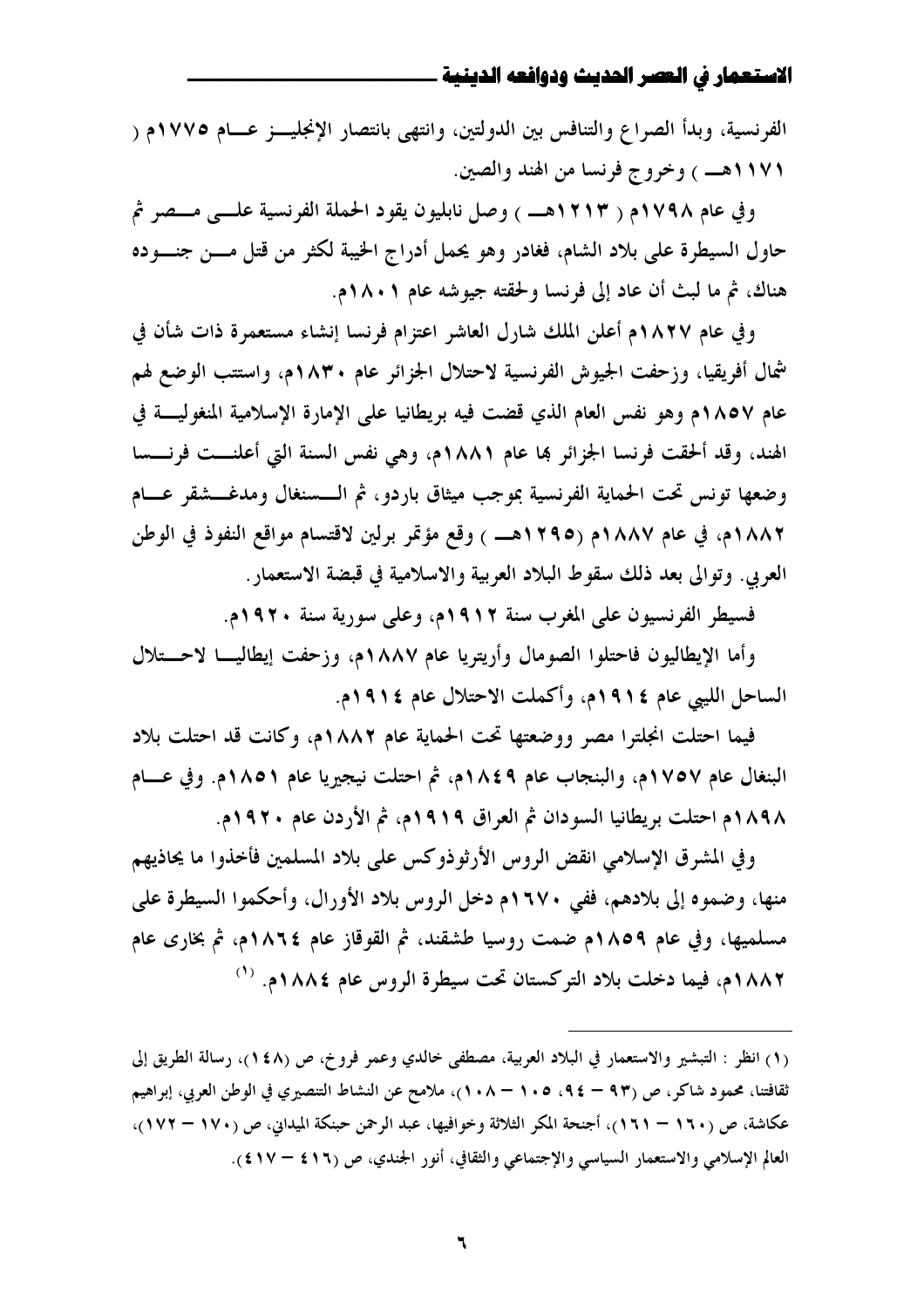وقد استمرت السيطرة الروسية على بعض هذه البلاد إلى يومنا هذا فيما نجست بسلاد أخرى، وشكلت حكومات مستقلة بعد سقوط الاتحاد السوفيتي عام ١٩٩٠م.

فيما تحررت البلاد الإسلامية جملة من الاستعمار الفرنــــسى والإنجليــــزي والإيطـــالى ( العسكري ) في أواسط القرن العشرين.

# دوافع الاستعمار الأوربي

نستطيع القول بأن ميل النفس إلى الصراع والطموح إلى الأفضل جبلَّة بشرية جــاءت النبوات لتهذيبها وجعلها عبادة يراد منها إقامة دين الله وإزالة الطغيان.

وعليه فالسيطرة من القوي على الضعيف ليس بجديد، ولم يكن الأوربيــون أول مـــن مارسه، وإن كان للتوقيت والمكان الذي انطلقوا إليه مرامي ينبغي أن لا يغيب عن أذهاننــا كما لاينبغي أن يفوتنا بعض أسباب القسوة والهمجية التي تميز ها الاستعمار الأوربي.

فقسوة الأوربي في المستعمرات التي بسط سلطانه عليها – كما يرى الغزالي – منــــسجم مع قسوة الغربيين وجلافتهم وقرب عهدهم بالهمجية والتخلف.

وتزيد هذه الوحشية ضراوة عند النصاري عن غيرهم بسبب ما تحدثه عقيدة الفداء من آثار سلبية إذ هي تمنح النصراني اعتقاداً بنجاته على الرغم مما يحدثه من ذنوب وفظــائع، إذ يكفيه الإيمان بالمسيح لينجوا، أو يكفيه أن يحصل على صك غفران من أحد آباء الكنيسسة ليدخل في ملكوت الله، وعليه فهو لايبالي بالوحشية والقسوة التي يتعامل بما مع الـــشعوب المستضعفة.

وينبه الغزالي إلى أن ثمة أمراً مهماً يحتم على النصارى الاتجاه إلى الاستعمار وهــــو فقـــــد النصرانية لوسائل الإقناع وعجز رجال الكنيسة عن شرح العقائـــد النـــصرانية في ضـــوء المعطيات العقلية.

فإذا أراد النصارى بعد ذلك نشر النصرانية لم يجدوا سوى السيف بديلاً يستجيب الناس من خلاله لمنطق القوة الغالبة، فكان الاستعمار حلاً ناجعـــاً لقـــصور العقائـــد والعبــــادات  $^{(1)}$  النصر انية.

<sup>(</sup>١) انظر : الاستعمار. أحقاد وأطماع، محمد الغزالي، ص (٣٦).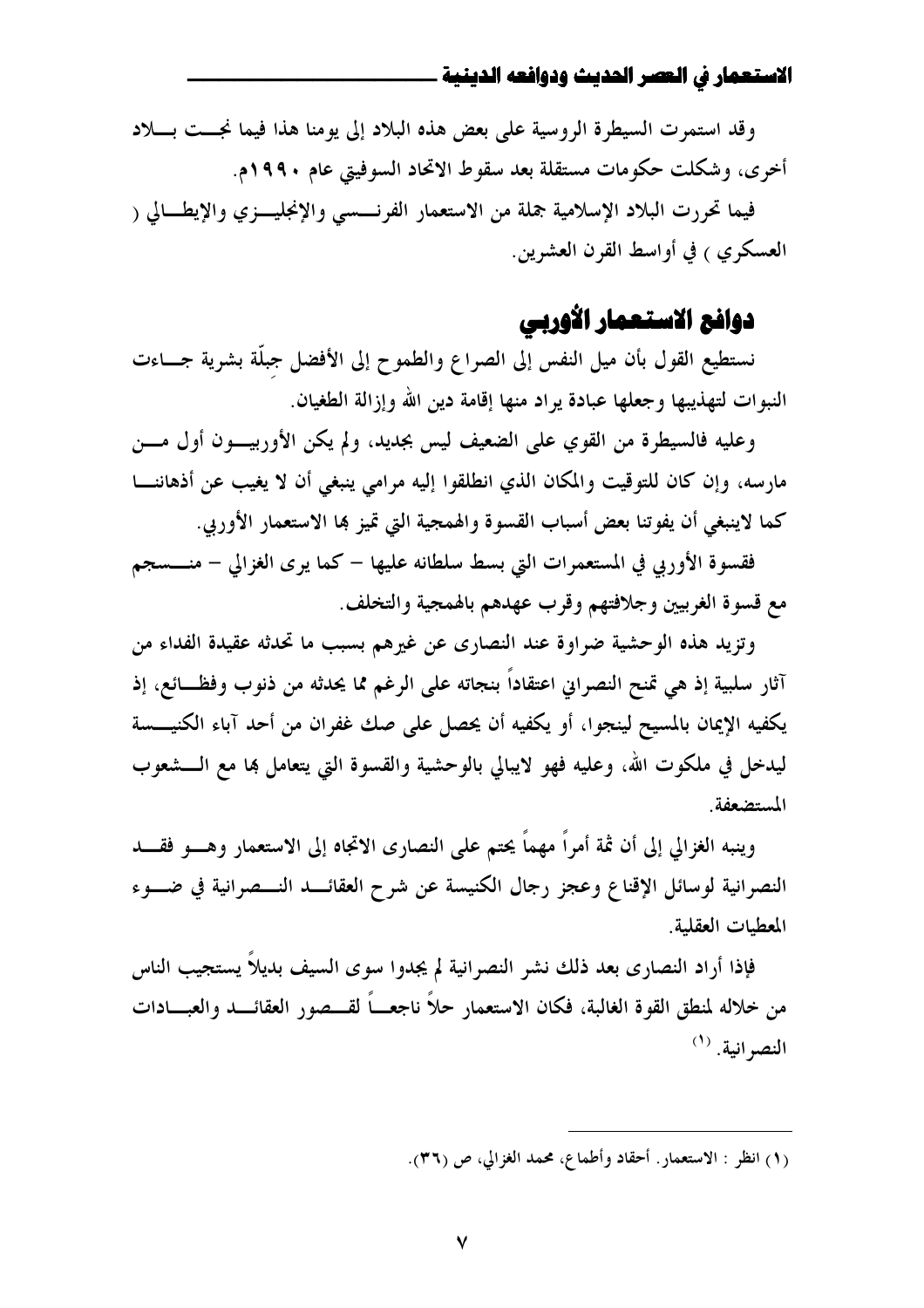وبدراسة الحملة الفرنسية وتحليل تاريخها يتوصل محمود شاكر إلى أمر هــام مفــاده أن الاستعمار يتحرك باتجاه البلاد الإسلامية ليس طمعاً في ثروالها فحسب، وليس بمدف تبشيرها فقط، بل إنه يقرأ مسيرة الأمة الإسلامية من خلال الدراسات الاستشراقية الغربية، فإذا مسا وجد محاولة جادة للنهوض بمذه الأمة من كبولها تحرك لوأد هذا المولود قبل أن يكبر ويعيد ما كان قبل قرون.

وحملة نابليون على مصر أحد الأحداث الهامة التي يرى بعض المسستغربين مسن أبنساء المسلمين ألها كانت انطلاقة نحو النهضة، ولذا رأينا قبل شهور احتفالات هؤلاء بذكرى مرور مائتي سنة على دخول نابليون مصر .

وفي بيان حقيقة ما صنعه نابليون – وهو نموذج استعماري تكرر بـــشكل أو بــــآخر – يذكر محمود شاكر أن فمضة مصر إسلامية بدأت تعم عدداً من الأقطار الإسلامية وذلـــك في مطلع القرن الحادي عشر، ومن رواد هذه النهضة عبد القادر البغدادي ( ت١٠٩٣هـــــ ) صاحب " خزانة الأدب " وحسن الجبرتي (الجبرتي الكبير) ( ت ١١٨٨هــ ) وكلاهما كان في مصر ، ومحمد بن عبد الوهاب ( ت ١٢٠٦هــ ) في الجزيرة العربية، والمرتضى الزبيدي ( ت ١٢٠٥هــ ) صاحب " تاج العروس " في الهند ومصر، ومحمد علـــي الـــشوكاني ( ت ۱۲۵۰هـــ ) في اليمن.

فقد كان كل واحد من هؤلاء في موطنه معلماً من معالم النهضة الجديدة، فالجبرتي يقول ابنه الجبرتي ( الصغير ) في تاريخه وحضر إليه طلاب من الإفسرنج، وقسرأوا عليسه علسم الهندسة.... وأهدوا إليه من صنائعهم وآلاقمم أشياء نفيسة، وذهبوا إلى بلادهم، ونشروا هِا ذلك العلم من ذلك الوقت.... ".

وهذه النهضة وإن كانت متباعدة الديار فإلها كما يصف محمود شاكر " قريبة التواصـــل وشيكة الالتئام".

وأرسلت نذر الاستشراق في بلاد المسلمين إلى أوربا مطالبة إياها بالتحرك قبل فسوات الوقت، وكان من هذه الدعوات دعوة الكونت سان بريست ســـفير فرنـــسا في الأســـتانة ١٧٦٨ – ١٧٧٨م، والبارون دي توت الذي عاد من تركيا سنة ١٧٧٦م ناصحاً باحتلال مصر، ومنهم التاجر مجالون الذي أقام في مصر ثلاثين سنة، ثم عاد إلى فرنسا عام ١٧٩٧م، ثم سرعان ما عاد في ركاب حملة نابليون بعد أن قدم تقريراً ينصح فيه بغزو مصر، لكن هذه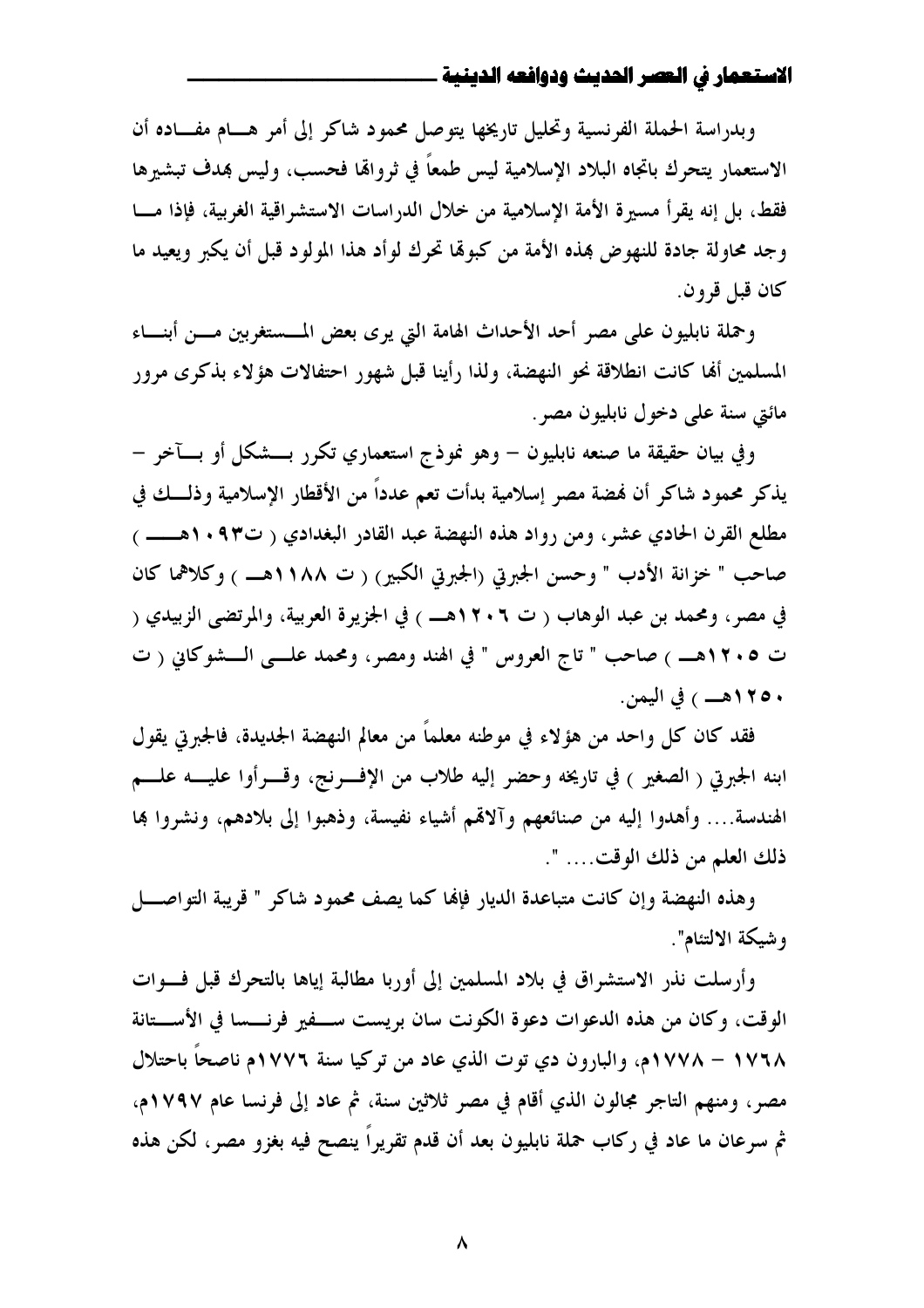الدعوى المتكررة والملحة التي صدرت عن القناصل والتجار المبشرين لم تجد – في بادئ الأمر – صديَّ عند ساسة أوربا، وحين قامت الثورة الفرنسية أصاخ نابليون إلى نذر الاستـــشراق الذين دعوه للقدوم إلى مصر بحجة قمع المماليك الذين أشاعوا مظــالم اســـتوجبت غـــضب العلماء والعامة، وكان بعض علماء الأزهر قد أطفئوا فتنة على المماليــك أثارهـــا العامـــة، فاستتاهِم بعض علماء الأزهر من ذلك، لكنهم سرعان ما عادوا إلى ظلمهـــم وفـــسادهم. فحضر ومعه المستشرق الذي قضي في بلاد المسلمين أربعين سنة (كليسير) إلى مسصر عسام ١٧٩٨م فعاث في مصر الفساد، وتصدى له العلماء وتلاميذهم فأحدث فيهم القتل، وحكى الجبرتي في تاريخه أنه في كل يوم كان يقتل لهسة أو ستة من الثائرين على فرنــــسا، ويطـــاف برؤسهم في شوار ع القاهرة. وهؤلاء كما يؤكد محمود شاكر هم ورثة حركة النهـــضة مـــن تلاميذ الجبرتي والزبيدي.

وقد أصاخ الفرنسيون مرة أخرى إلى جيش الاستشراق الذي رافقهم، فسادعي قائسد الحملة – بعد رحيل نابليون ومقتل كليبر – القائـــد مينـــو الإســــلام في عـــام ١٨٠٠م ( 1810هـــ ) وتزوج ابنة أحد أعيان رشيد.

وسرعان ما اضطرت فرنسا تحت الضغط الشعبي للثورة العارمة التي يقودهــا علمــاء الأزهر، أن يخرجوا في عام ١٨٠١م وهم يحملون أنفس كتب المسلمين، يقول الجبرتي بعد أن عدد أسماء لكتب تاريخ كانت في القاهرة : " هذه أسماء من غير مسميات، فإنا لم نر من ذلك كله إلا بعض أجزاء مدشتة بقيت في خزائن الأوقاف بالمدارس مع تداولته أيدي الصحافين، وباعها القومة والمباشرون، ونقلت إلى بلاد المغرب والسودان، ثم ذهبت بقايا البقايا في الفتن والحروب، وأخذ الفرنسيون ما وجدوه إلى بلادهم.

وأسلم العلماء المتصرون قيادة مصر إلى ضابط تركى هو محمد على شـــشمة، فغـــدر بالعلماء ونفى بعضهم وتقرب إليه قناصل الاستعمار، وأصبحوا بطانته وخاصته، فسأكملوا بسيفه وخيانته ما عجزت عنه حملة فرنسا، فأغروه بالبعثات العلمية إلى فرنسا، فكان رفاعـــة الطهطاوي أحد أفراد أول بعثه مصرية استقبلها المستشرق جومار في فرنسا عـــام ١٨٢٦م، وصاغها هو وأعوانه من المستشرقين وفق خطتهم لتدمير النهضة الإسلامية.

ثم وقعت الحرب بينه وبين الدعوة الإصلاحية في الجزيرة العربي ولمسدة ثمانيسة أعسوام (١٢٢٦ - ١٢٢٣هـــ ) ( ١٨١١ - ١٨١٩م )، وشغل ذلك النهضة الإسللامية عـــن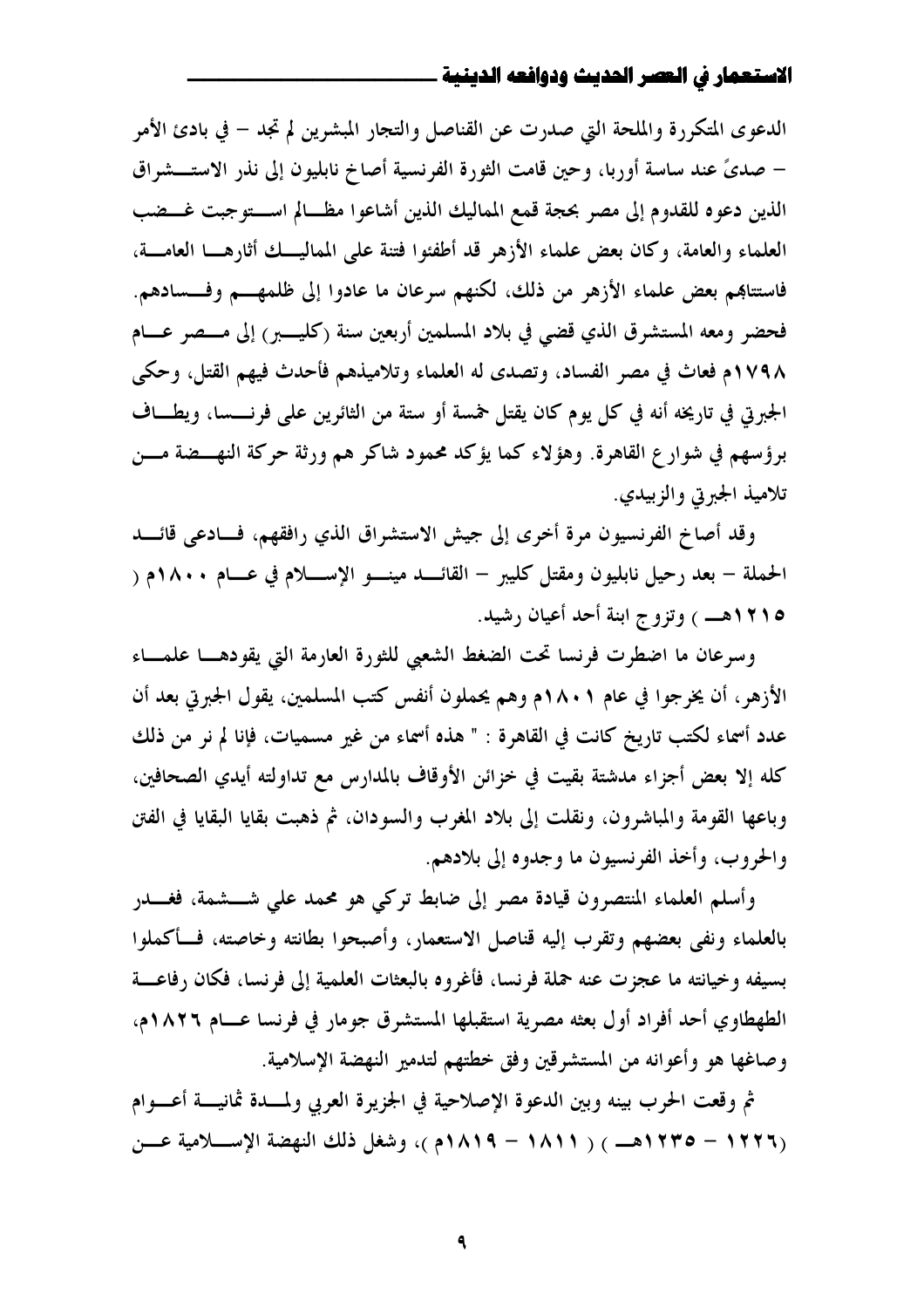التكامل والتواصل، وشغلها أيضاً عن مواصلة حركتها العلمية بحمل السلاح والدفاع عـــن الحرمات والأوطان، وهكذا اتسع الفارق بين الغرب والمسلمين من جديد. (``

فمن هذه الدراسة الواعية لمحود شاكر نرى بوضوح تجربة مسن تجسارب الاستعمار، وأغوذجاً من الكيد الاستعماري الذي استمر طوال قرنين من الزمان.

# أعمال الاستعمار

وخلال تاريخ الحركة الاستعمارية الغربية للعالم الإسلامي وبقيسة المسستعمرات أظهسر المستعمر الغربي صوراً قاتمة كالحة ملؤها الظلم والقهر والاستغلال.

فعلى الصعيد الإنساني ارتكب المستعمرون مجازر بحق الشعوب التي قامت تـــدافع عــــن دينها وخيرالها، فقد بلغت أعداد قتلي المسلمين في الهند حتى عام ١٨٨٠م مليـون مـــسلم سقطوا على يد الإنجليز ، ومثله كانت الجزائر بلد المليون شهيد.

وكان البرتغاليون قد أحدثوا مجازر عند سيطرقم على الشواطئ الهندية، ويسجل القائد البرتغالي البوكيرك بفخر بعضاً منه وهو يخاطب ملك البرتغال مهنئاً إيساه بالـــسيطرة علــــي مقاطعة جوا الهندية فيقول : " وبعد ذلك أحرقت المدينة، وأعملت السيف في كل الرقـــاب، وأخذت دماء الناس تراق أياماً عدة.... وحيثما وجدنا المسلمين لم نوقر معهم نفساً، فكنا نملأ هم مساجدهم، ونشعل فيها النار، حتى أحصينا ستة آلاف روح هلكت، وقد كان ذلك يـــا سيدي عملاً عظيماً رائعاً أجدنا بدايته وأحسنا لهايته ".

وفي مدغشقر قتلت القوات الفرنسية ثمانين ألف في ضربة واحدة للثائرين مـــن ســـكان الجزيرة، فيما أعمل الإنجليز القتل في قبائل ماو ماو الأفريقية، ثم ادعوا أن وحوشاً مفترســــة ظهرت في المنطقة وتخطفت الآلاف إلى مصارعهم.

وفي الجزائر يقول الجنرال الفرنسي شان : " إن رجاله وجدوا التسلية في جــز رقـــاب المواطنين من رجال القبائل الثائرة في بلدتى الحواش وبورقيبه ".

ويخط الماريشال سانت أرنو إلى زوجته بعض ما صنعه وجنوده في الجزائر فيقـول : " إن بلاد بني منصر بديعة، وهي من أجمل ما رأيت في أفريقيا، فقُراها متقاربة، وأهلها متحـــابون،

<sup>(</sup>١) انظر : تاريخ عجائب الآثار، الجبرتي (١١/١، ١٩٦/٢ – ٢١٢)، رسالة الطريق إلى ثقافتنا، محمود شاكر،  $(1$  غ ( ) (  $(15 - 9)$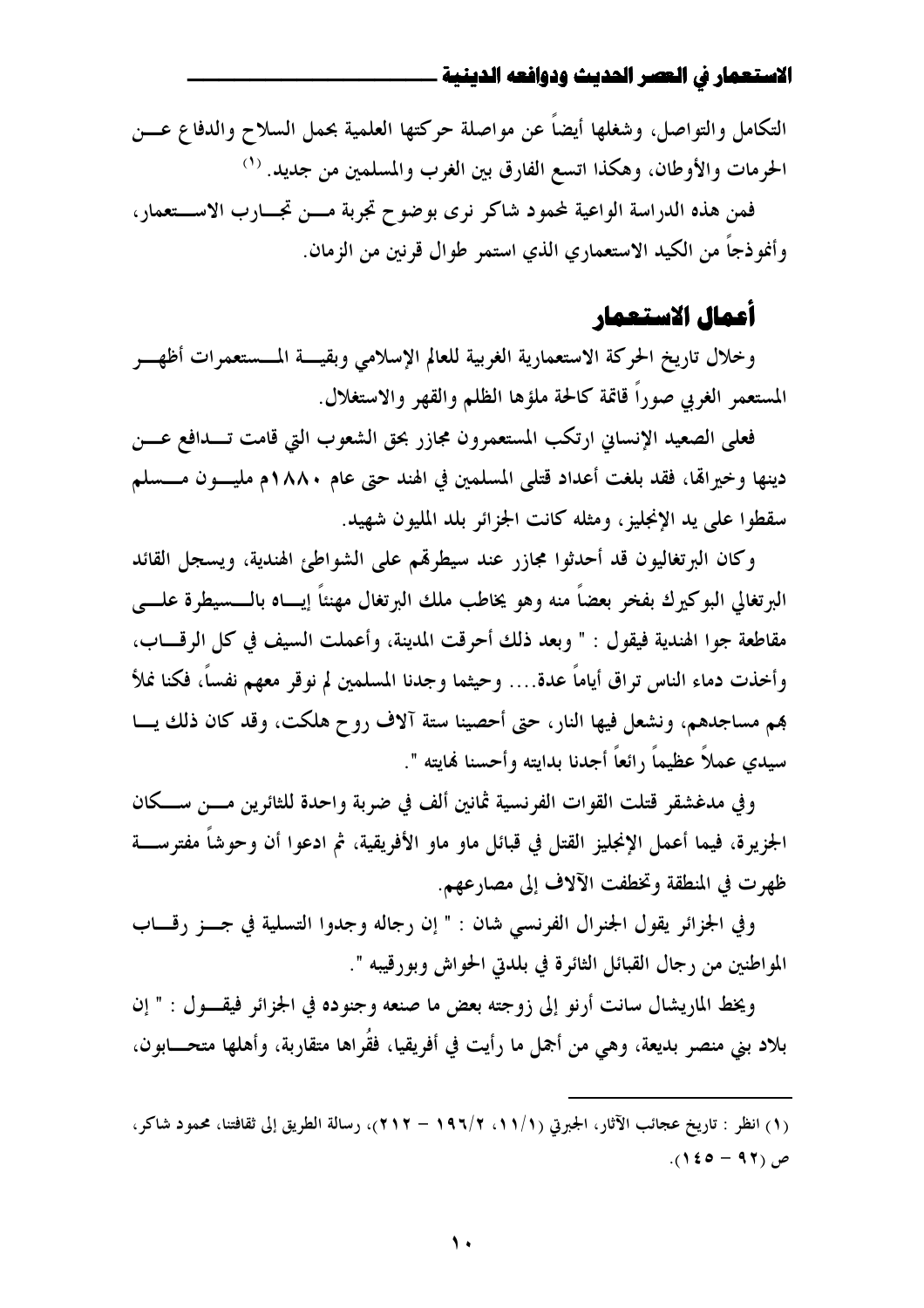لقد أحرقنا فيها كل شيء، ودمرنا كل شيء… أكتب إليك يحسيط بي أفسق مسن السنيران والدخان، لقد تركتني عند قبيلة البزار فأحرقتهم جميعاً، ونشرت حولهم الخراب، وأنــــا الآن عند السنجاد أعيد فيهم الشيء نفسه ولكن على نطاق أوسع ".

ويقول مونتياك في كتابه " رسائل جندي " وهو يصف إحدى المذابح التي حضرها : "لقد كانت مذبحة شنيعة حقاً، كانت المساكن والخيام في الميادين والشوارع والأفنية التي انتشرت عليها الجثث في كل مكانٍ، وقد أحصينا في جو هادئ بعد الاستيلاء على المدينة عدد القتلي من النساء والأطفال فألفيناهم ألفين وثلاثمائة، وأما عدد الجرحي فلا يكاد يذكر لسبب هـــو أننا لم نترك جرحاهم على قيد الحياة ".

وقد بلغ عدد القتلي في مدينة سطيف في مايو ٤٥\$١م ما يقرب الأربعين ألفاً.

ويشنع الكونت هيريسيون على هذه القبائح التي لا مبرر لها فيقول : " فظائع لا مثيــــل لها، أوامر الشنق تصدر من نفوس كالصخر يقوم بتنفيذها جلادون قلـــوبمم كــــالحجر … في أناس مساكين جُلَّ ذنبهم أهْم لايستطيعون إرشادنا إلى ما نطلب إليهم أن يرشدونا إليه ".

وقد تفنن المستعمرون في طرق إبادة هذه الشعوب، ومما أبدعوه في هذا الباب طريقة يسموها "جهنم" حيث يتبع الجنود الهاربين من النساء والأطفــال والرجــال إلى الكهــوف فيشعلون عند باب الكهف ناراً عظيمة، فيموت من بداخله حرقاً أو خنقاً ". <sup>(١)</sup>

وفي جنوب أفريقيا سيطر الاستعمار ففرض القوانين الجائرة والضرائب، ومنح البيض في عام ١٩١٣م ٨٨٨% من أراضي جنوب أفريقيا وفرض على السود دون البيض مصروفات الدراسة، وأمر بأن يدفع كل أسود بين سنة ١٢ – ٦٥ سنة ضريبة عن نفسه وأخرى عــــن که خه.

وقد أضر المستعمرون بمصالح المزارعين حين أمروهم بزراعة بعض المحاصيل دون بعض، ثم شروها منهم بأبخس الأثمان.

ففي عام ١٩٥١م باع فلاحو الجزائر قنطار الزيتون بـــ ٢٠٠٠ فرنك في حين كـــانوا 

<sup>(</sup>١) انظر هذه الفظائع وغيرها: أجنحة المكر الثلاثة وخوافيها، عبد الـوحمن حبنكــة الميــداني، ص (١٧٥)، الاستعمار . أحقاد وأطماع، محمد الغزالي، ص (٣٤، ٤٦ – ٤٩، ٥٦، ٣٠٢).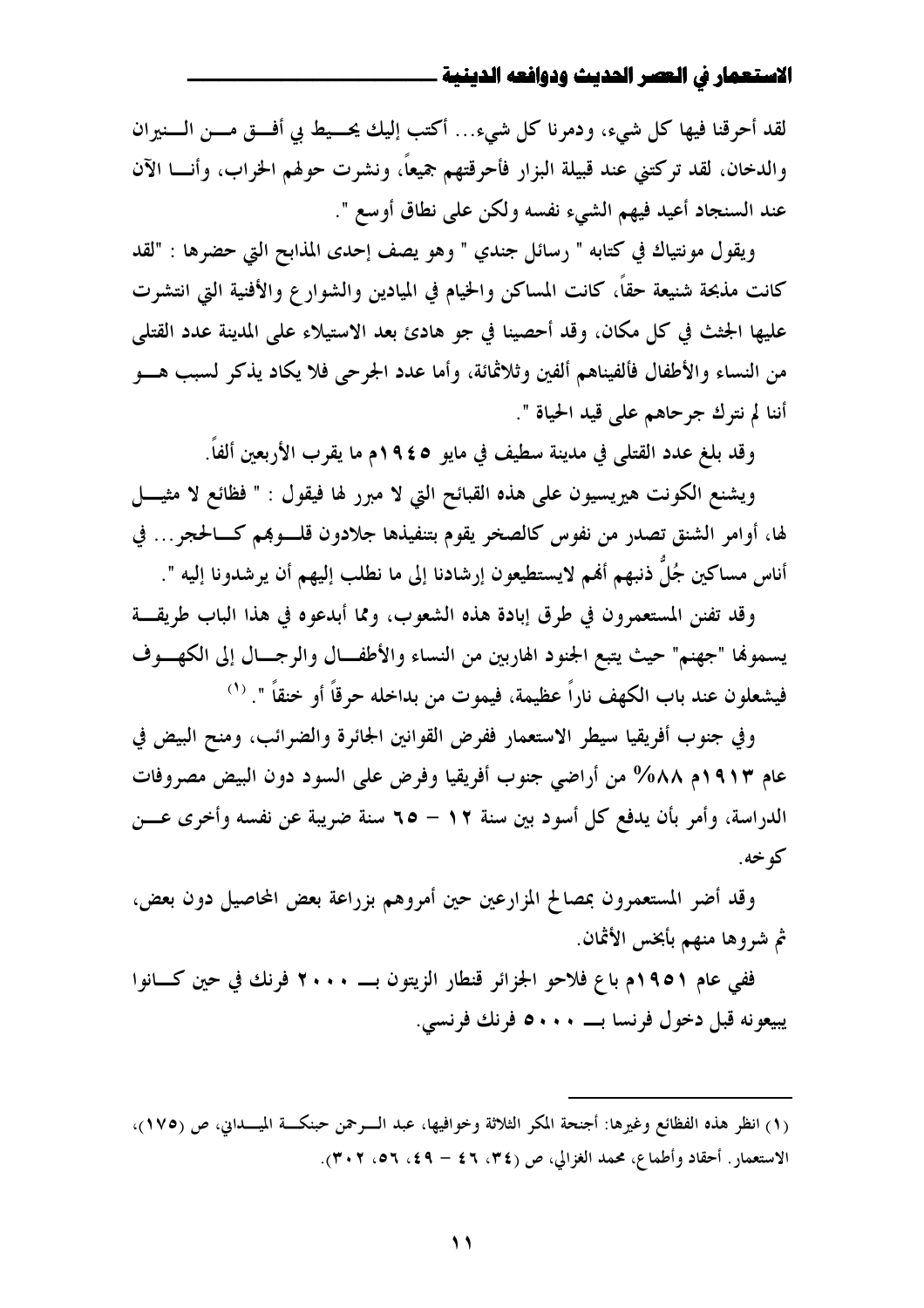وأجبر الفرنسيون السكان في أفريقيا الاستوائية على زراعة القطــن عــام ١٩٥٥م، ثم باعوه لأربع شركات استعمارية بما ثمنه ٧٢ –٢٠ فرنكًا للكيلو، فيما باعه المستعمرون بسعر ٥ ٢٤-٢٨٥ فرنكاً في مرفأ التصدير .

وقد كان كيلو القطن المستورد في فرنسا يماثل – في مراكش – أربعة مرات كيلو القطن المصدر، وذلك في عام ١٩٣٨م، ثم ارتفع إلى ست مرات في عام ١٩٤٩م ومثله يقـــال في القطن التونسي.

وفي نيجيريا يباع الخشب أكثر من سعره بـــــ ٣٠ – ٤٠ %، وباعت بلجيكــــا كيلــــو زيت النخل في مستعمرالها بـــــ ١١٠ فرنكاً بدلاً من ٧٥ فرنكا. <sup>(١)</sup>

وتعترف إحدى مجلات الاستعمار بمذا الاستغلال فتقول : " المسستهلكون في السبلاد المستعمرة كانوا يتلقون عام ١٩٥٣م ما يبلغ ٨٨٠% من مستوردالهم بأسعار أكثر أرتفاعـــاً بـــــ ٢٠ – ٥٠% وأحياناً أكثر أيضاً من الأسعار التي كانوا يحصلون عليها لو أتيح لهــــم أن يستوردوا بضائهم من بلد آخر غير فرنسا. <sup>(٢)</sup>

وفي مظهر آخر للاستعمار وظف المستعمر أبناء جلدته في مؤسسات الدول المسستعمرَة، وأبعد أهل البلاد الأصليين، ومن ذلك أن فرنسا وظفت في الجزائر في الدوائر العقارية ٢٠٠ موظف منهم ثمانية فقط من الجزائريين، فيما لم يبلغ عدد المغاربة في وزارة الشئون الإجتماعية في المغرب سوى أربعة من الحُجَّاب فيما قارب الفرنسيون المائتين والخمسين. (٣)

وأجبر السكان الأصليون تحت مظلة المستعمر على العمل بأبخس الأجور، ففسي حسين كانت الأسعار في الجزائر مقاربة للأسعار في فرنسا كان العامل الجزائري يحصل على ٤٠ – ٧٠ فرنكاً لقاء عمله اليومي، في حين أن العامل الفرنسي يحصل على أكثر من ضعف المبلغ في فرنسا، وقد كان سعر كيلو الخبز يومذاك في الجزائر ٤٨ فرنكاً وكيلـــو الــــسكر ٩٤، واللبن ٢٥ فرنكاً فيما كان اللحم الردئ يباع الكيلو منه بـــــ ٤٠٠ – ٥٠٠ فرنك فرنسي.

وكتب النائب الأسقفي في داكار عاصمة السنغال يشكو الظلم الذي يقع على العمـــال الذين يسميهم بالمؤقتين والذين يحصلون على أجر شهري يتراوح بين ٨٠٠ – ١٢٠٠ فرنكاً

- (٢) انظر المصدر السابق، ص (١٧ ١٩).
- (٣) انظر : التبشير والاستشراق، محمد عزت الطهطاوي، ص (٩٠).

<sup>(</sup>١) انظر : الاستعمار الفرنسي في المغرب العربي، هنري كلود، وآخرون، ص (٣٤، ١٣٥ – ١٣٨).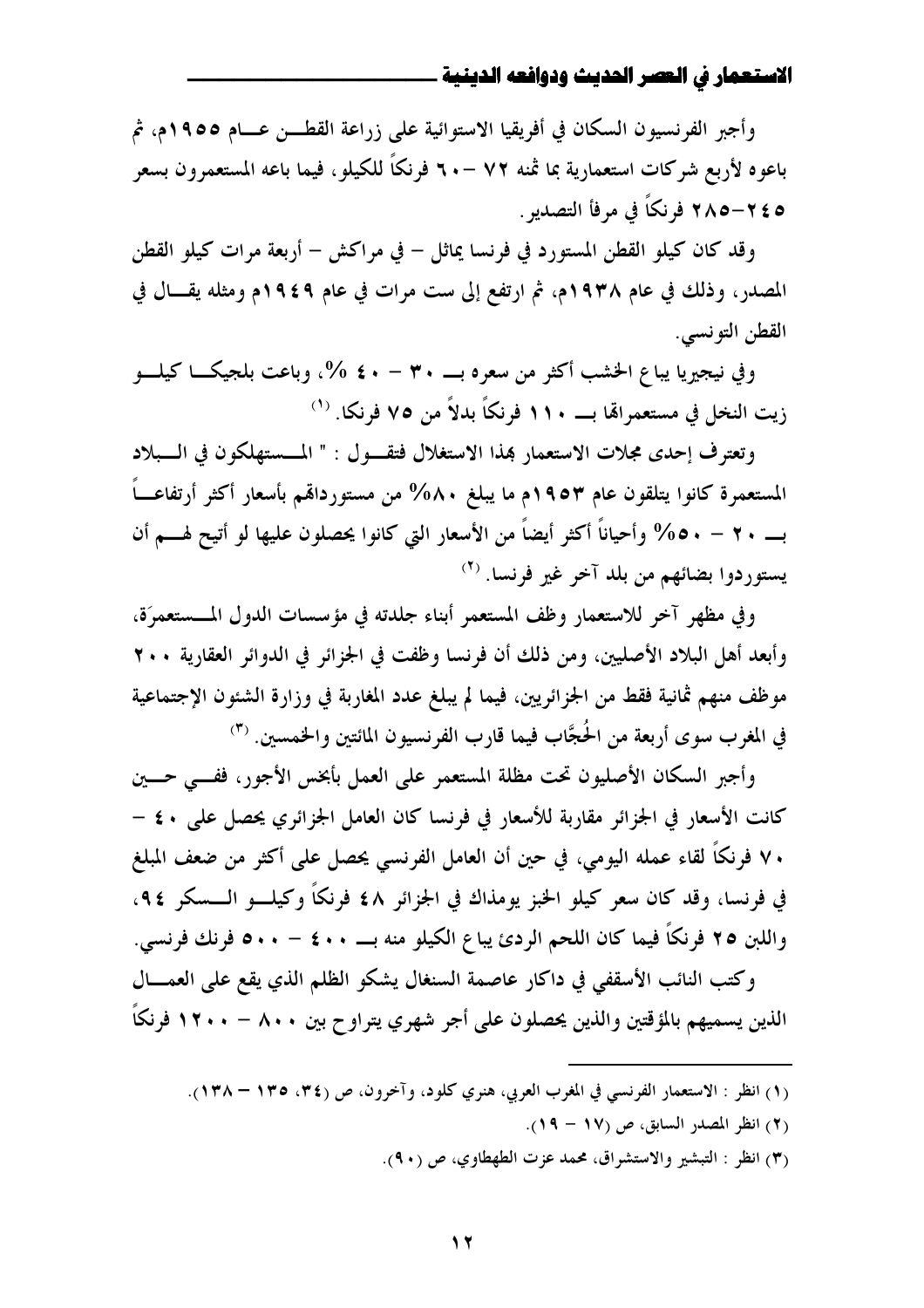في حين أن أحقر كو خ كان يؤجر بــــ ٣٥٠٠ فرنك شهرياً إضافة إلى ما يدفعه من ضرائب تصل إلى ١٨٠٠ فرنك سنوياً. <sup>(١)</sup>

وقد كان العمال في صفاقص من عمال شركة الفوسفات الفرنسية يسكنون بمعدل ١٠ عمال في كل كو خ، فيما تحدثت الصحف الفرنسية عن مدينة التنك ( مسراكش ) حيسث يسكن ٢٠٠٠٠٠ من العمال وعوائلهم في بيوت أو أكواخ من التنك أو الخــــشب الــــذي يلتقطونه من مخلفات الشحن، وقد تحدثت إحدى الصحف الفرنسية عن القسوة البالغة التي يعيشها العمال المغاربة وعائلاقم في هذه البيوت من غير توفر أي إجراءات تضمن صـــحتهم وسلامتهم. (۲)

ونتيجة لضعف رواتب العمال في مراكش وانتشار الفقر بأبشع صوره كتب أحد أطباء وادي الداد في جنوب مراكش: " إن الأطفال في هذه البلاد يأكلون التراب. لماذا ؟ أذلـــك من الفقر أو الجوع أم ألها عادة مجهولة المنشأ ؟ لا أستطيع أن أقول شيئاً، ولكن هذا الواقــــع ماثل هنا. إن الأطفال يأكلون التراب ويصابون بالأمراض الخطيرة : فقــــر الــــــدم وتــــضخم  $\binom{(\mathsf{r})}{\mathsf{r}}$  "

وقد اقتصر غذاء الأسرة المراكشية في الغالب على عدة أقراص مسن السشوفان، فيمسا ذكرت إحصائيات فرنسية في عام ٩٤٥م أنه " من أصل المليون والثلاثمائة عائلة جزائريسة تعيش من الزراعة وتربية المواشي ثمة ٨٠٠ ألف إلى مليون يجب أن تعتبر عــائلات محتاجـــة  $(3)$  ومعوزة ".

وأما المشاريع التي أقامها الاستعمار في البلاد المستعمرة فإنما أقامها لحمايسة مسصالحه " فالجهو د المبذولة لكهربة المراكز الثانوية والريفية يجب أن يكسون مفهومساً أن التجهيسـزات المنتظرة إنما يجب أن تقتصر فقط على المشروعات ذات الدخل المضمون.

- (١) انظر : الاستعمار الفرنسي في المغرب العربي، هنري كلود، وآخرون، ص (٣٩ ٤٥).
	- (٢) انظر : المصدر السابق، ص (٢٤).
	- (٣) انظر : المصدر السابق، ص (٥١).
	- (٤) انظر : المصدر السابق، ص (٤١، ٤٩).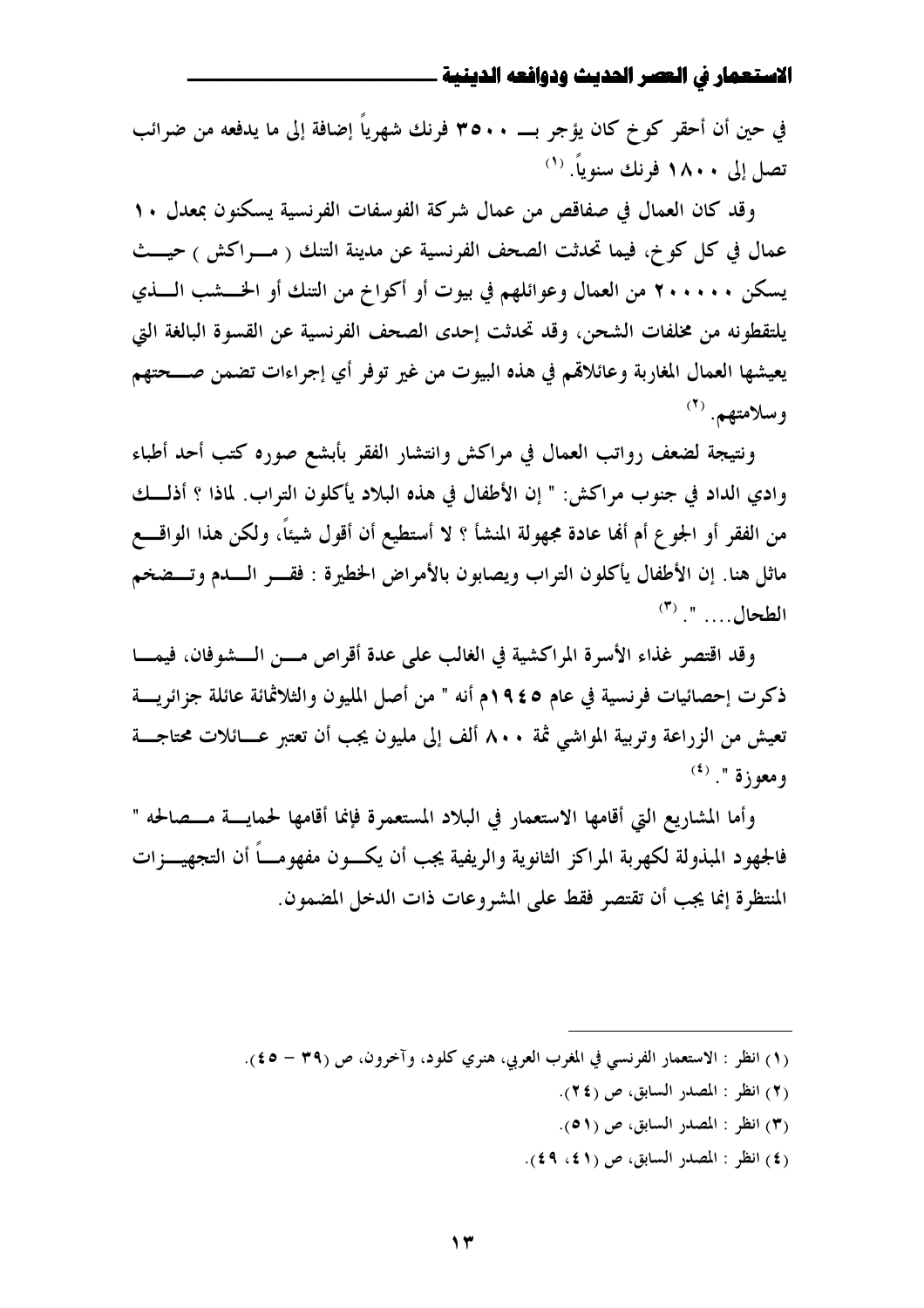أما برنامج النقليات فعليه أن يقتصر في الدرجة الأولى على إنشاء وسائل النقل وطب ق المواصلات المرتبطة مباشرة بأهداف الانتاج المعينة في المشروع والتي تؤلف على كل حــال أحد العوامل الجوهرية لنجاحه "<sup>(١)</sup>

ورغم الاستغلال الواسع للموارد الطبيعية والقوى البشرية فإن المستعمر لم يقدم أبـــسط الخدمات الإنسانية وهي الصحة والتعليم ففي الجزائر التي اعتبرها فرنسا جزءٌ منها لم يستطع سوى 1٢% من أطفال الجزائر ممارسة عملية التعلم، وانخفضت النــــسبة في مــــراكش إلى . ٥ %، وفي أفريقيا الغربية إلى ٧,٦ %، وفي تشاد إلى ٤,٧ %، فيما ارتفعت في أفريقيـــا السوداء إلى ١٨% من أطفال تلك البلاد.

ويخلص هنري كلود إلى أن نسبة التعليم في المستعمرات الفرنسية جملة لا يتجاوز ٩ % من أطفال المستعمرات الفرنسية. <sup>(٢)</sup>

وأما الخدمات الصحية فجرى تأمينها في المناطق التي ينتشر فيها الفرنسيون فيما كسان لكل ١٠٠٠٠ جزائري طبيب واحد، وتصل هذه النسبة في الأقاليم الجنوبية للجزائـــر إلى ۰ ، ۰ ، ۲/۳، وفي مراكش ۶۰۰۰ / ۱ فيما لكل ۶۰۰۰۰ شخص في غينيا طبيب واحد.

ونتيجة لذلك ارتفعت نسبة الوفيات بين الأطفــال في المـــستعمرات عنـــها في الـــبلاد المستعمِرة أو بين المستعمِرين، ففي حين يموت من أطفال الأوربيين في الجزائر ما نسبته ٥٫٤ % يموت من أطفال الجزائر ١٨%، وفي تونس يموت للأوربيين من أطفــالهم مـــا نـــسبته 6, 0% فيما يموت للتونسيين ما نسبته ٩,٣% فيما تصل النسبة في بعض مناطق أفريقيا الريفية إلى ٢٠%، وكتب الدكتور بريسو مقرر ميزانية الصحة عام ١٩٥٤م في الجزائر أن من بين ٢٠ ٩ مريضاً يراجعون عيادة السل في مستشفى مدينة الجزائر لا يلقى العناية منــــهم  $\sigma$ سوى ٣٠. أما الباقون فأسلموا إلى الموت. (٣)

وننبه أخيراً إلى أن كل ما سمعناه عن الاستعمار الفرنسي مما سطره لنا هنري كلود ورفاقه ينطبق تماماً على الاستعمار البريطاني والإيطالي والبرتغالي وسوى ذلك من جنسيات الاستعمار الأخرى.

- (١) انظر : المصدر السابق، ص (٧ ٨).
- (٢) انظر: المصدر السابق، ص (٢٠ ٢١).
- (٣) انظر : المصدر السابق، ص (٢٢ ٢٣).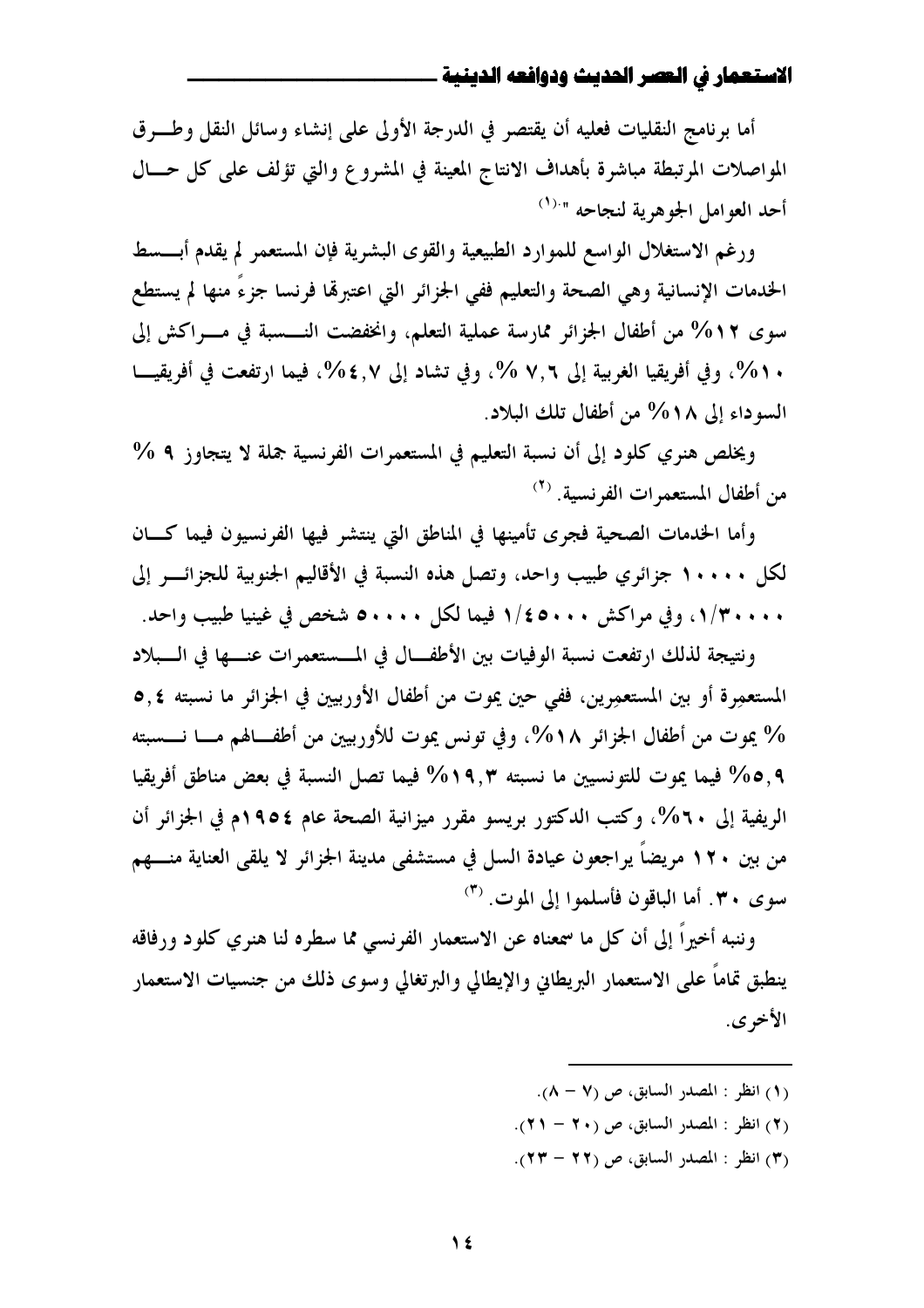# المبحث الثاني : التبشير

التبشير لفظة مشتقة من بشر بمعنى فرح وقملل، ومنه البشارة، وهي الخبر السار السذي لايعلمه المخبَر ، والبُشرى هي ما يبشَّر به أو ما يعطاه المبشَّر.

والتبشير بالمعنى الاصطلاحي يطلق على دعوة النصارى الآخرين إلى النصرانية. (١)

ويزعم النصاري أن هذا الأمر صدر لهم من المسيح حين قال : " فاذهبوا وتلمذوا جميع الأمم وعمدوهم باسم الآب والابن والروح القدس " ( متى ٢٠/٢٨ ) فيزعم النصارى أنه بموجب هذا الأمر كان لابد لهم أن يسيروا لتبليغ النصرانية إلى الأمم. وهكذا خرج دعــاة النصرانية يكرزون الأمم، وانتشرت النصرانية في ربوع أوربا، كما انتشرت في بعض مناطق أفريقيا كالحبشة ومصر .

ولما ظهر الإسلام دخلت الأمم في دين الله أفواجاً، ودخل الإسلام إلى مهد النصرانية في بلاد الشام ثم مصر ثم آسيا الصغرى، ثم بعد حين توقف عند أبواب فرنسا.

وطوال قرون عديدة تواصلت الحروب الصليبية تروم العودة إلى البلاد المباركة، ولكسن من غير فائدة أو جدوى.

وقد اتجه المبشرون إلى العالم الإسلامي خلال سنين طويلة متباعــدة، وكــان أرخبيــــل أندنوسيا هو باكورة النشاط لهم حيث وصل المبشر المشهور فرنسيسكوس اكـــسافيريوس في ٤٤م١م، ثم تتابع المبشرون مع وقوع البلاد تحت الاســـتعمار البرتغـــالي ثم الهولنــــدي ثم الإنجليزي.

وقد كان الجهد المبذول في تبشير أندنوسيا عظيماً، فقد وصل عدد الكهنة الكاثوليـــك عام ١٩٧٣م إلى ١٣٠ كاهناً، ويضاف إلى ذلك ٢٢ أبرشية، ٩ هيئات للرهبان والراهبات، و٣٣ مطرانية، فيما وصل عدد الكاثوليك إلى مليون وربع كاثوليكي. (٢)

وفي القرن الثامن عشر توافدت البعثات التبشيرية على أراضي الخلافة العثمانية مستغلة ضعف الدولة العثمانية واقتسام ممتلكالها، حيث وضعت بلاد المسلمين تحت الاستعمار بأنواعه المختلفة.

- (١) انظر : المعجم الوسيط، إبراهيم أنيس وآخرون (٥٨/١).
- (٢) انظر : غارة تبشيرية جديدة على أندنوسيا،أبو هلال الأندنوسي، ص (١٧ ٢٠).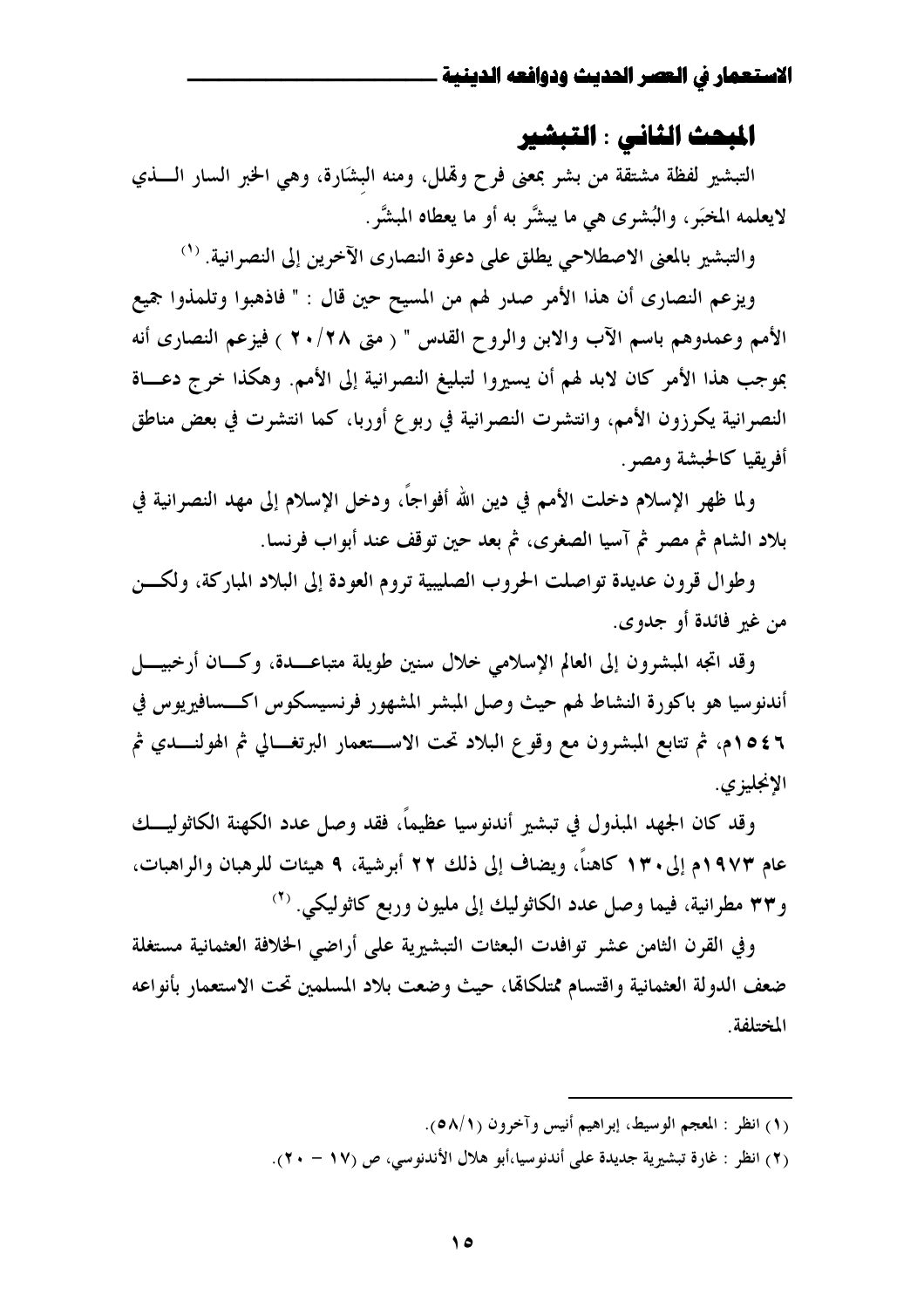وقد تجمعت فلولهم في مالطة عام ١٨١٥م ( ١٢١٣هـ ) ووضعوا برامج للتبسشير في الدول العربية استجابة لبرنامج إنجليزي اسمه " مشروع تنصير بلاد البحر الأبيض المتوسط " وأرادوا من خلال انتشارهم في الشرق الإسلامي تعويض الخسارة التي لحقت بالكنيــــسة في أوربا أمام موجة الحضارة الجديدة الناشئة في الغرب. (١)

ففي عام ١٨٣٠ غزت فرنسا الجزائر، وقد صحب الجنرال الفرنسي بورمنت ستة عشر قسيساً، وقال لهم بعد سقوط مدينة الجزائر : " إنكم أعدتم معنا فتح البــــاب للنــــصرانية في أفريقيا، ونأمل أن تنبع قريباً الحضارة التي انطفأت في هذه الربو ع.

فيما وصل أول المنصرين إلى السودان عام ١٢٦٥هـــ ( ١٨٤٨م ) بأمر مـــن البابـــا جريجوري السادس، وكان قد أمر عام ١٢٦٣هـــ بإنشاء نيابة أفريقيا الوسطى الرســـولية. وكانت الإرساليات التبشيرية قد زعمت ألها أتت لمحاربة تجارة الرقيق التي استشرت في أوربا، ورأت أن الوسيلة المثلي للقضاء عليها هي تتبعه في أماكن تصديره كما نص علـــي ذلـــك مذكرة بوكستن المقدمة للحكومة البريطانية عام ١٢٥٤هـ.

وقد منى التبشير والاستعمار بنكسة كبيرة بسبب ثورة المهدي ١٣٠٢هــ فقتل الجنرال غوردون، وعلقت لجنة إدارة الإرساليات نشاطها في السودان، ثم عادت مع عودة الجـــيش البريطاين بقيادة كتشنو .

وقد عمل المستعمر البريطاني على تقسيم السودان أمام الإرساليات التبشيرية إلى قسمين: أوهما: القسم الشمالي وهو منطقة شبه محرمة يمنع العمل التبشيري فيها إلا في حدود ضيقة، وقد سمح للمبشرين بالاهتمام بتحرير العبيد ودعوة الوثنيين. ثم سمح لهم بإقامة مراكز طبية في الخرطوم، والذي دفع المستعمر البريطاني لهذا التضييق هو خشيتهم من ثورة مشاهِة لثـورة المهدي في القسم الشمالي المسلم.

وأما القسم الثاني فهو جنوب السودان، وقد فتحت أبواب التبشير فيه على أكمل وجه، وتقاسمته الإرسالية البريطانية والأمريكية، وكان العمل في جنوب السودان على مـــرحلتين : أولاهما: التخلص من الوجود الإسلامي بمحاربة العرب ولغتهم وإبعادهم بواســطة أوامـــر

<sup>(</sup>١) انظر : ملامح عن النشاط التنصيري في الوطن العربي، إبراهيم عكاشة، ص (٥٥)، التبسشير المسسيحي في منطقة الخليج العربي، أحمد فون دنفر، ص (٣).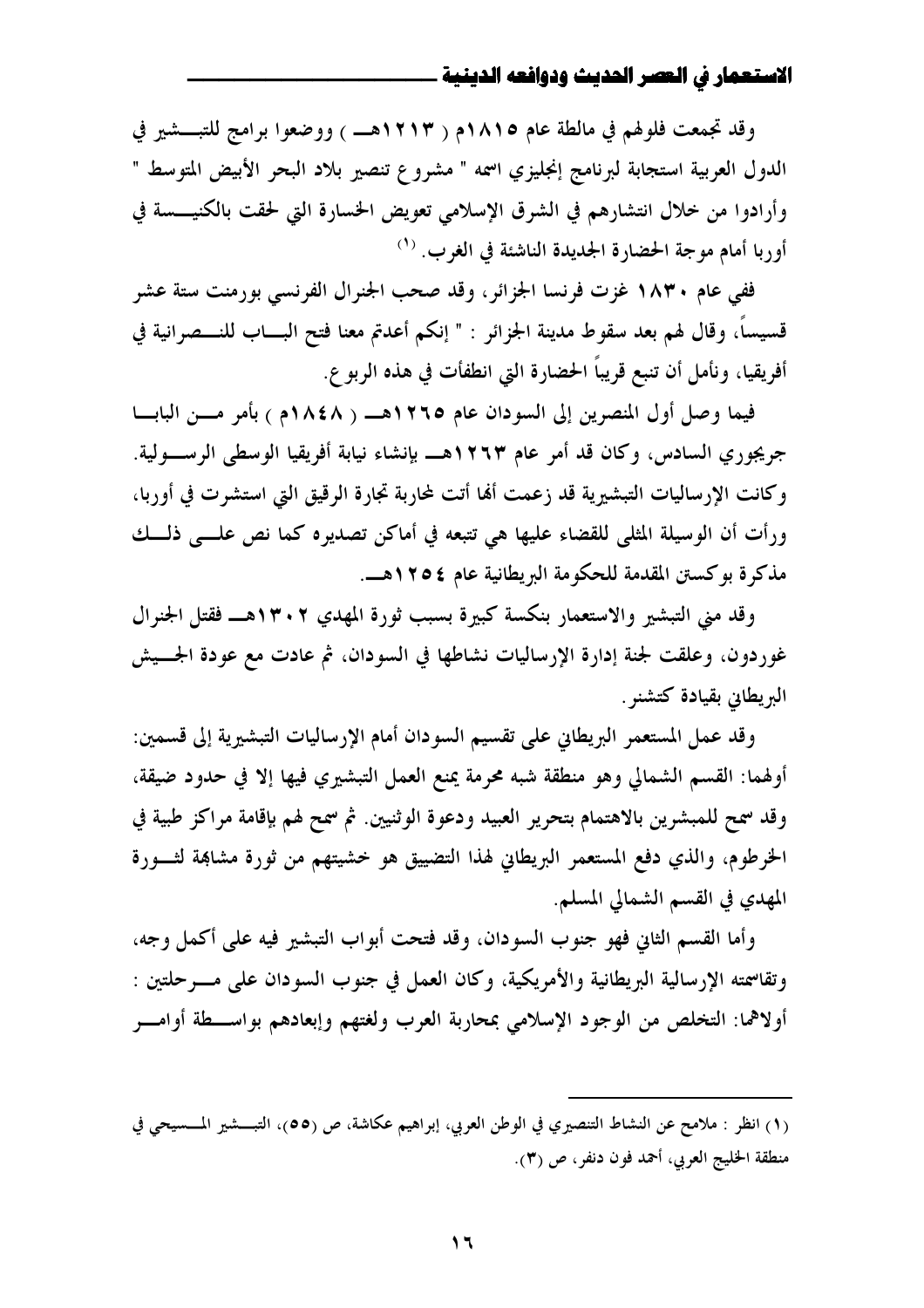إدارية (من المستعمر) تنقل الموظفين المسلمين إلى الشمال المسلم، كما منعوا وصول التجـــار المسلمين إلى الجنوب، وشجعوا اللغة الإنجليزية على حساب العربية.

وتنفيذاً لهذا كله قامت الكنيسة بفصل أسقفية الجنوب عن مصر وشمال السودان في عام ٥ ٢٤٣هــــ. وألحقت بمذه الأسقفية الجديدة ( أسقفية أعالي النيل ) كنيسة أوغندا، ورســـم أول أسقف سوداني في الجنوب عام ١٩٥٥م، وهو الأسقف دانيال ينج. (١)

وفي مصر تحولت الإرساليات التبشرية عن العمل في كثلكـــة الأرثــــوذكس إلى تنــــصير المسلمين بعد وصول القوات البريطانية عام ٢٠٠هــ، وفي عام ٢٢٠مـــ ( ١٩٠٢م ) أجاز المؤتمر العام للكنيسة المسيحية بمصر مشروع تنصير المسلمين، وقد أكد مؤتمر القــاهرة ١٣٢٤هـــ على " أن الهدف الأساسي للإرسالية في مصر هو إقامة كنيـــــسة وطنيــــة مــــن المسلمين المتنصرين " وقد أصبحت هذه السياسة أكثر وقاحة بعد القـــضاء علـــى الثـــورة ١٣٣٩هــــ. ويؤكد المبشر مارسون التابع للكنيسة البريطانية ( ١٣٤٦هـــ ) هذا الاتجـــاه ويبين أن سببه فشو الإسلام بين الأقباط، فيقول : " تؤكد الاحصائيات حتى في هذه السنين بأن الذين يتحولون من الكنيسة القبطية للإسلام لايقلون عن خمسمائة قبطي سنوياً ". (٢)

وفي سوريا بدأ التبشير خارج إطار النصاري بعد دخول الاحتلال الفرنسي، حيث دخل الفرنسيون إلى جبال العلويين ، واستكتبوا رجلاً يدعى محمد تامر زعم أن قبائل العلويين من أحفاد الصليبيين، وقد تنصرت اثنتان وعشرون أسرة ( قرابة ٨٠ شخــصاً )، وعمـــدوا في جنينة ( حديقة ) رسلان في أغسطس عام ١٩٣٠م.

ثم ذهب الأب شانتور رئيس الجامعة الأمريكية بعد ذلك بشهرين مسع خمسسة مسن المبشرين، وأسسوا ثلاث مراكز للتبشير في المنطقة. وكانت فرنسا والولايات المتحــدة قـــد وقعتا في عام ١٩٢٤م اتفاقاً يسهل عمل المؤسسات التبشيرية ويمنع تقييد عملها في المنـــاطق المحتلة من قبل فرنسا. <sup>(٣)</sup>

(١) انظر : ملامح عن النشاط التنصيري في الوطن العربي، إبراهيم عكاشة، ص (١٣٠ – ١٥٤)، التبسشير والاستعمار في البلاد العربية، مصطفى خالدي وعمر فروخ، ص (٢٣٨ - ٢٤٠). (٢) انظر : ملامح عن النشاط التنصيري في الوطن العربي، إبراهيم عكاشة، ص (١٠١ – ١٠٥، ١١٥). (٣) انظر : التبشير والاستعمار في البلاد العربية، مصطفى خالدي وعمر فروخ، ص (٥٤ – ٥٧).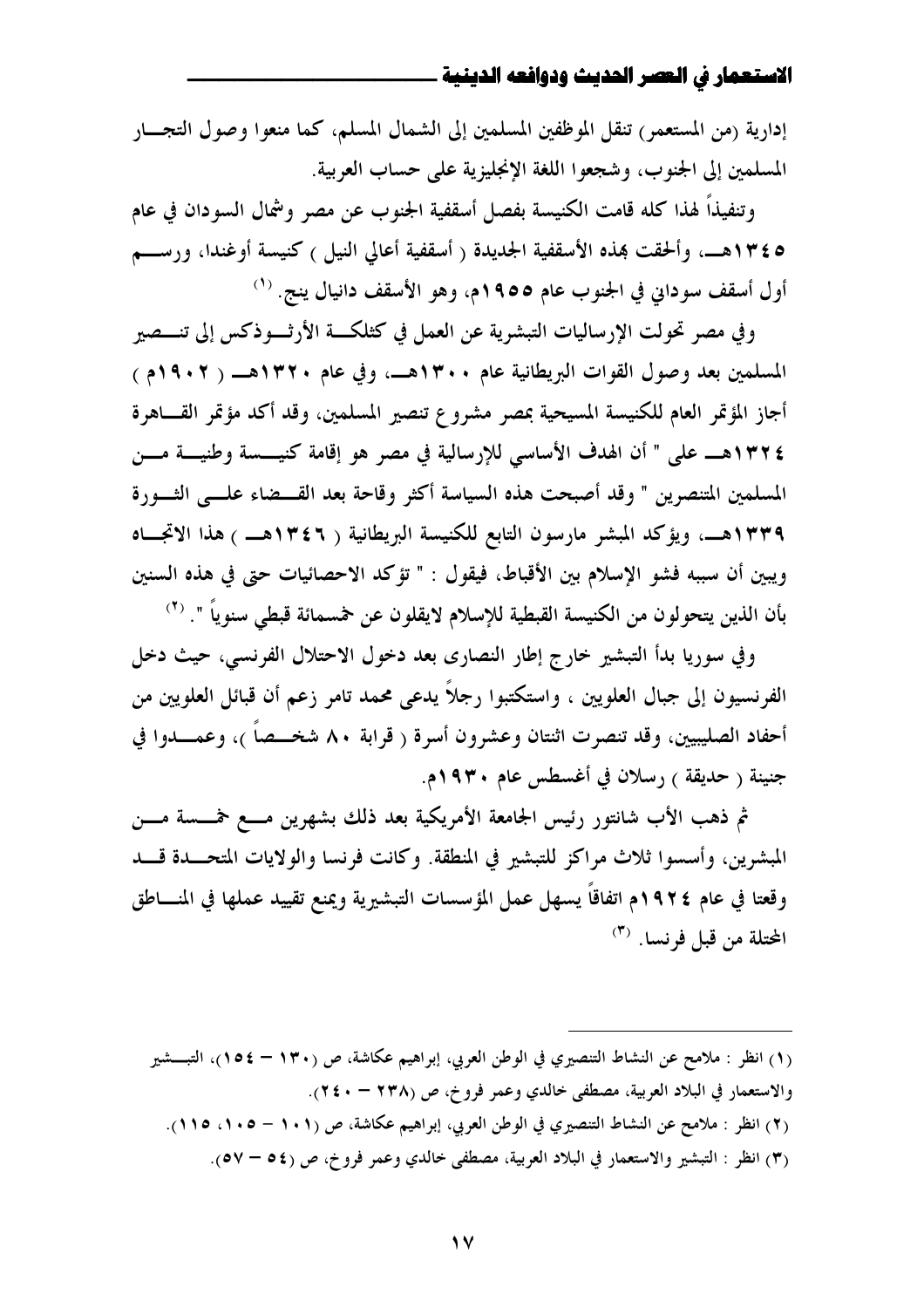# المبحث الثالث : العلاقة بين التبشير والاستعمار

ويطرح السؤال نفسه هل ثمة علاقة بين العلاقة الاستعمارية والحركة التبشيرية ؟ وهـــل من الممكن أن يلتقي الجنود القساة الذين يقتلون الأبرياء ويسرقون قوت الشعوب هل مسن الممكن أن يلتقي هؤلاء مع الذين أمروا بمحبة أعدائهم ومباركة لاعنيهم (انظر متى ٤/٤٤)؟

وما الذي يجمع المبشر وهو يحمل رسالة دينية مع المستعمر الذي يحمل رسالة دنيويــــة ؟ وهل اللقاء بين الجانبين مجرد لقاء عابر فرضته ظروف وحدة المنشأ بين التبشير والاستعمار (أوربا) أمرٍ أن هناك علاقة حقيقية تجمع هاتين الحركتين ؟

وفي الإجابة عن هذا كله نقول بأن التبشير والاستعمار وجهان لعملة واحدة، فالمبشرون هم الواجهة الدينية للمستعمر، والاستعمار هو الحقيقة الاقتصادية والسياسية للمبشرين.

وهذا الأمر يتضح عند دراسة العلاقة الحميمة بين الحركتين اللتين تزامنتا طوال التساريخ المسيحي، بل إن الحروب الصليبية التي شنت على العالم الإسلامي طوال قرون طويلة هـــي حلقة من سلسلة الترابط والوحدة بين التبشير والاستعمار، فلقد قام ملسوك أوربسا بتلسك الحروب بمباركة الكنيسة، ولي الأوربيون نداء الملوك لهذه الحروب طمعاً في الملكوت الذي وعدهم به بابوات الكنيسة.

وقد بدأت خطوات الاستعمار تدب من جديد مع بداية حركة الكشوف الجغرافية التي قادها الأسبان والبرتغال، وانطلقت سفنهم تمخر البحار وهي ترسم على أشـــرعتها شـــعار الصليب.

وقد أصدر البابا نيقولا الخامس مرسوماً في عام ٤٥٤م يعطي البرتغاليين حقاً في أراضي حقاً في أراضي الكفرة على الساحل الغربي لإفريقيا، وأكد ذلك البابا كالكستس الثالث عام ٤٥٦ ٢م، ثم أصدر البابا اسكندر الثالث في عام ٤٩٣ ٢م مرسوماً يمنح التاج الأسبانى الحق المطلق في المتاجرة مع البلاد التي اكتشفت، ووضع قيداً، وهو أن تجلب تلك الـــشعوب إلى  $^{(1)}$ المسحمة.

<sup>(</sup>١) انظر : أجنحة المكر الثلاثة وخوافيها، عبد الرحمن حبنكة الميداني، ص (١٧٠ – ١٧٢)، حقيقة التبشير بين الماضي والحاضر ، أحمد عبد الوهاب، ص (١٢٩).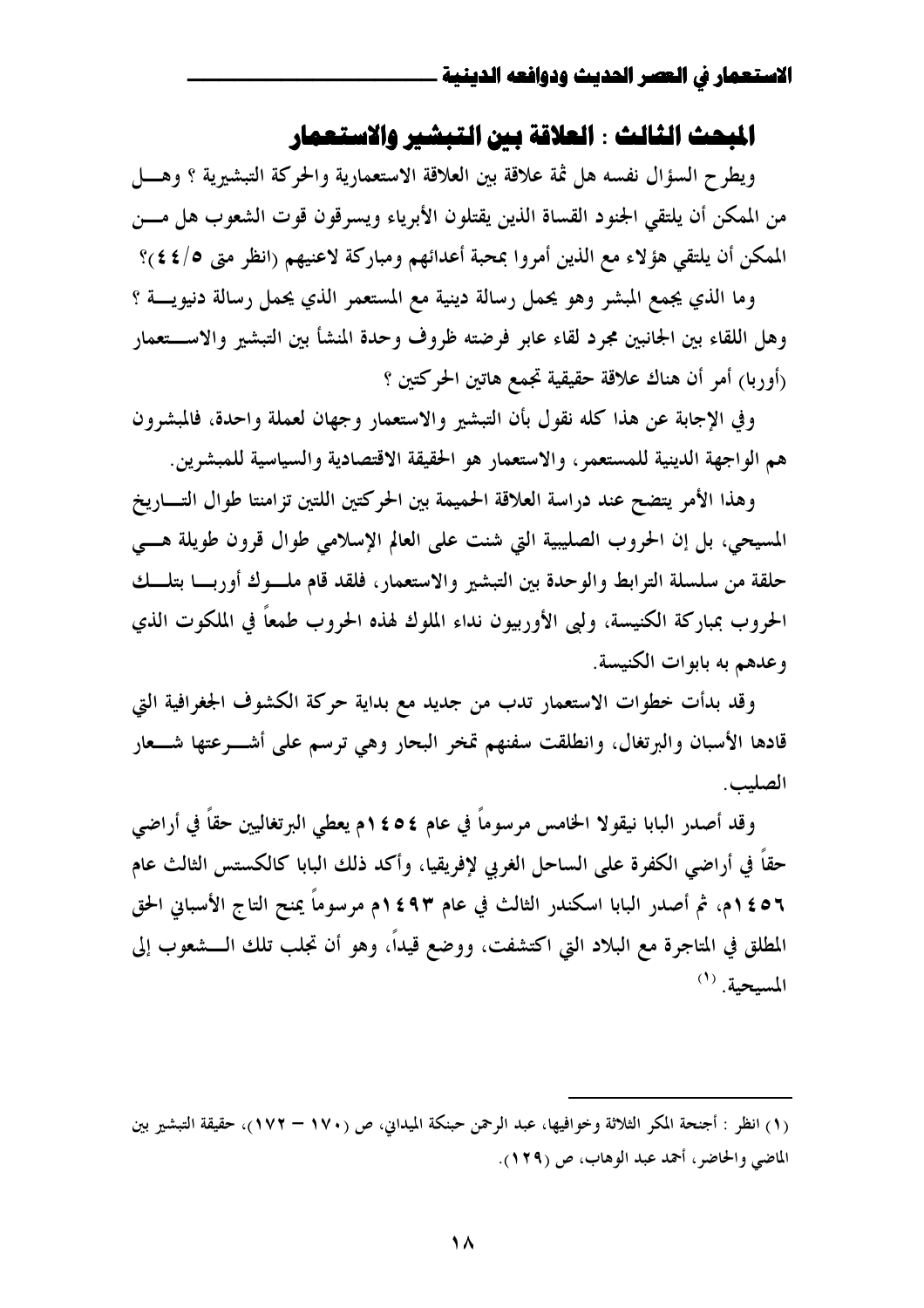ومن جانب آخر فإن الحركة التبشيرية وليدة أطماع استعمارية صليبية، وقسد وضـــع أسسها الملك لويس التاسع حينما كان في سجن المنصورة فكتب داعياً إلى " تحويل الحملات العسكرية الصليبية إلى حملات صليبية سلمية تستهدف الغرض نفسه، لا فرق بين النوعين إلا من حيث نوع السلاح المستخدم في المعركة.... تجنيد المبشرين الغربيين في هــــذه المعركــــة السلمية لمحاربة تعاليم الإسلام ووقف انتشاره، ثم القضاء عليه معنوياً، واعتبار هؤلاء المبشرين في تلك المعارك جنوداً للغوب.

وقد أجاب المبشرون إلى هذه الحرب الصليبية الجديدة فيقول القس مييز : " إن الحرب الصليبية الهادئة التي بدأها مبشرونا في القرن السابع عشر لا تزال مستمرة إلى أيامنا هذه ".

ويقول اليسوعيون " ألم نكن نحن ورثة الصليبين... أولم نرجع تحــت رايـــة الـــصليب لنستأنف التسرب التبشيري والتحدي المسيحي... وهكذا تستطيع الكنيسة المسسيحية بسلا حرب أن تسترد تلك المناطق التي خسرهّا منذ أزمان طوال ". <sup>(١)</sup>

وقد عمل الكثيرون من رجال الكنسية تحت مظلة الاستعمار، وداروا في فلكه، فقد تولى الراهب دولا فورست طلب الامتيازات للفرنسيين من الباب العالي، وكان أول سفير لفرنسا في الأستانة عام ١٥٨٣م، كما عن الأمريكيون المنصر ناثان قنصلاً للولايسات الأمريكيسة بالإنابة في طنجة، وعين المنصر تاهنسال قنصلاً للنمسا في الخرطوم سنة ١٢٩٣هــ، وكـــان المنصر لا فيجرى الفرنسي رئيساً للبعثة المرافقة للجيش الفرنسي المحارب في القرم، وتسولي المنصر جون فان أيس خلال الحرب العالمية الأولى أمر القنصلية الأمريكية في البصرة. <sup>(٢)</sup>

وقد أكد المستعمرون على أهمية عمل المبشرين، وصرحوا بالمهمــات المنوطــة بمــؤلاء الرهبان فقال نابليون الأول في جلسة مجلس الدولة عام ١٨٠٤م : " إن في نسيتي إنسشاء مؤسسة الارساليات الأجنبية، فهؤلاء الرجال المتدينون سيكونون عوناً كـــبيراً لي في آســـيا

<sup>(</sup>١) انظر : حقيقة التبشير بين الماضي والحاضر، أحمد عبد الوهاب، ص (١٥٤)، التبشير والاستعمار في الــبلاد العربية، مصطفى خالدي وعمر فروخ، ص (١٢٧).

<sup>(</sup>٢) انظر : التبشير والاستعمار في البلاد العربية، مصطفى خالدي وعمر فروخ، ص (١٣٣ – ١٣٤)، ملامح عن النشاط التنصيري في الوطن العربي، إبراهيم عكاشة، ص (٤٨ – ٤٩)، المسيحية، أحمد شلبي، ص (١٦٠- $(17)$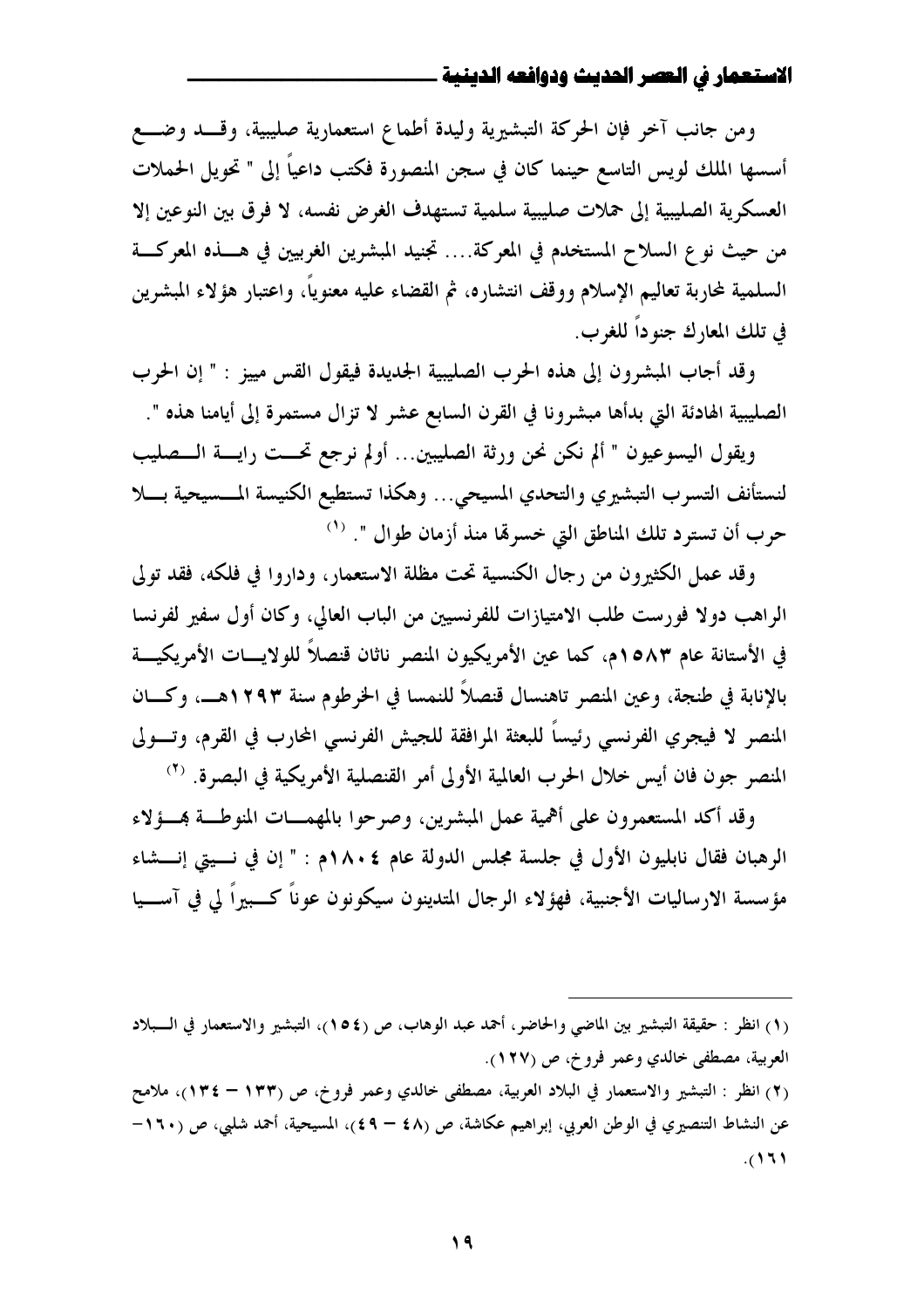وأفريقيا وأمريكا، سأرسلهم لجمع المعلومات عن الأقطار . إن ملابسهم تحميهم وتخفـــي أيــــة نوايا اقتصادية أو سياسية ".

ولما عقد مؤتمر الكنائس المسيحية في سالونيك باليونان (١٩٥٩م) أكد المسؤتمر علسي مساهمة الكنائس للجاسوسية لحساب المستعمر، فطالب "الكنائس في آسيا وأفريقيا وأمريكا اللاتينية أن تراقب خطة التنمية، فتميز بين ما يتفق وإرادة الله وبين عمل الشيطان ".

وفي مؤتمر دلهي (١٩٦١م) قالوا "الكنيسة يجب أن تكون متأهبة للصراع مع الدولة في أي وطن،وتحت أي نظام سياسي". (١)

وينقل المبشر جاك مندلسون قول ملك فرنسا " الدين ضروري لكل الناس، لكنه أكثر ضرورة في المستعمرات الآهلة بالعبيد التي لايمكن أن تحوي أملاً في حيــاة أفـــضل إلا بعـــد الموت" فالدين يستعمله هؤلاء الساسة في تخدير الشعوب، وليكون مطية يحكمون من خلالها الخناق على الشعوب.

وينقل القس المبشر مندلسون ثانية شعور المستضعفين الذي سرقت بلادهم وثرواقمم من قبل تحالف الاستعمار والتبشير فيقول: " إن المبشرين جاءوا إلينا وقسالوا : إننا نريسد أن نعلمكم العبادة، وقلنا: حسناً. إننا نريد أن نتعلم العبادة. وطلب المبشرون منـــا أن نغلـــق أعيننا، وفعلنا ذلك، وتعلمنا التعبد، وحينما فتحنا أعيننا وجدنا الإنجيل في يسدنا، ووجسدنا أراضينا قد اغتصبت".

ثم يواصل مندلسون فيقول " لقد تمت محاولات نشيطة لاستعمال المبشرين، لا لمصلحة المسيحية، وإنما لخدمة الاستعمار والعبودية "

يقول رئيس الأساقفة لونز ماركس في عام ١٩٦٠م عن نشاط الإرساليات الذي يديره في موزمبيق : " إن النشاط الإرسالي يمنح البرتغال فخراً في المنظمات العالمية السامية، ويكون سنداً قوياً للسيادة البرتغالية ". (٢)

ومن المهمات التي أداها التبشير للاستعمار تجميل صورته القبيحة التي رسمهـــا بظلمـــه وجبروته عند الناس يقول رينيه بوتيه في كتابه " الكاردينال لا فسيجيري " : " إن العمــــل

- (١) انظر : حقيقة التبشير بين الماضي والحاضر، أحمد عبد الوهاب، ص (١٢٧ ١٢٨).
	- (٢) انظر : المصدر السابق، ص (١٢٧ ١٣٨، ١٣٣ ١٣٤).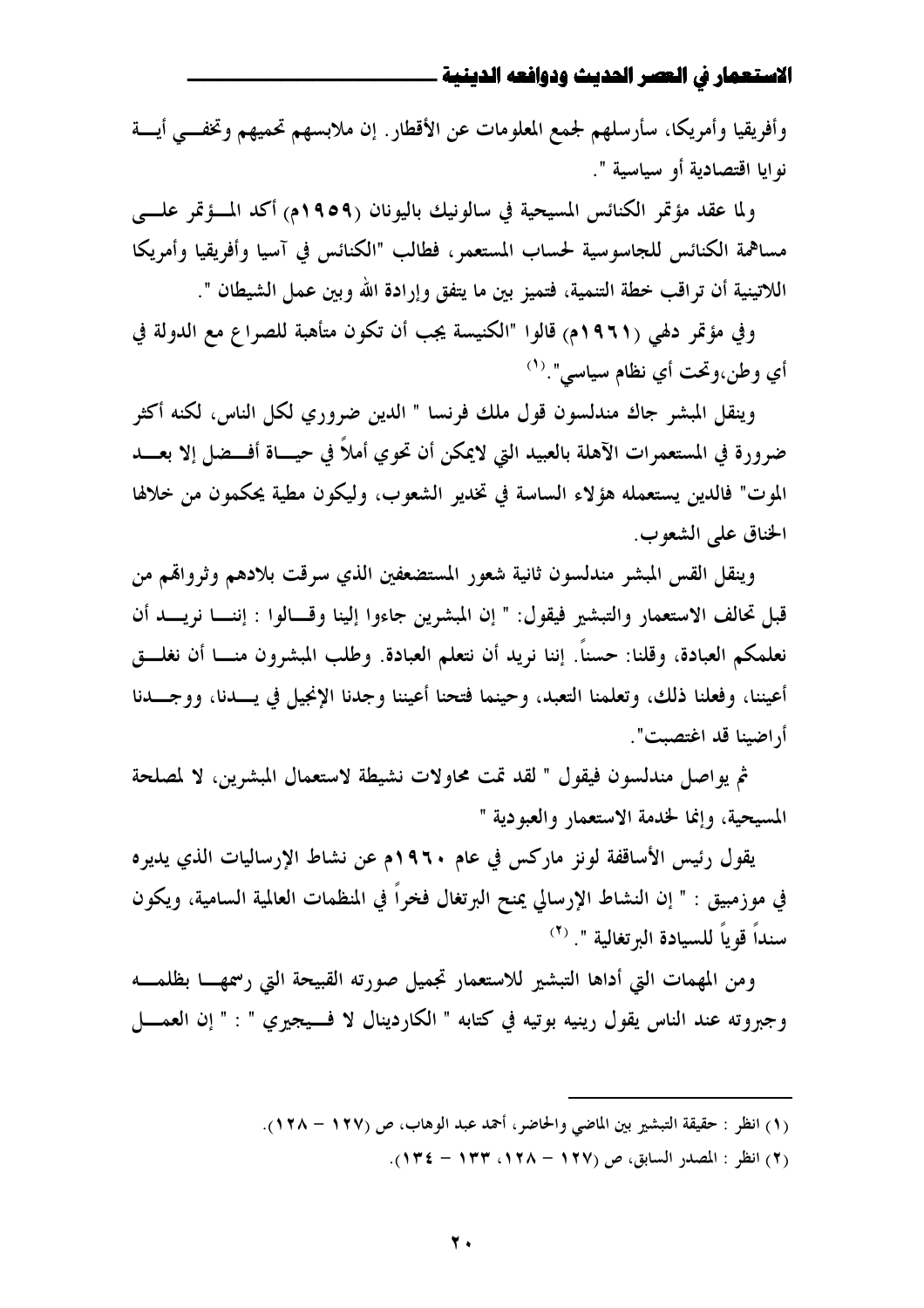الوطني الذي قام به لافيجيري بدأ مع عمله التبشيري، بدأ بنشره على السوريين تلك العطايا التي تمنحها الكنيسة الكاثوليكية، إنه جعل فرنسا محبوبة ( لدى الـــسوريين )، وأضـــاف إلى الحقو ق القديمة التي كنا نملكها نحن الفرنسيو ن على تلك المنطقة حقوقاً جديدة.... في الجزائر استطاع أن يهب كل ما في استطاعته لإظهار حبه لفرنسا…. أراد لافيجري أن يحبب فرنسا إلى الناس باسم المسيح ". (١)

ويقول القس سيمون في مؤتمر لكنو في الهند ( ١٩١١م ) : " إن العامل الذي جمع هذه الشعوب ( الإسلامية ) وربطها برابطة الجامعة الإسلامية هو الحقد الذي يضمره سكان البلاد للفاتحين الأوربيين، ولكن المحبة التي تبثها إرساليات التبشير النصرانية ستضعف هذه الرابطة، وتوجد روابط جديدة تحت ظل الفاتح الأجنبي ". <sup>(٢)</sup>

وقد كان إغراء الساسة ببلاد المسلمين واستعمارها أحد أعمال المبشرين، يقول المبـــشر إشعيا بولمان في مجلة " العالم الإسلامي " بأن الخوف من الإسلام ينبغي أن لا ينساه الغربيون، ذلك أن الإسلام كما يقول إشعيا بومان يتسع دائماً متسلحاً بالجهاد، وما من أمة حاولـــت قهره إلا وخسرت أضعاف ما خسر، ولذا فهو يقترح اتفاق فرنسا وبريطانيا علـــى سياســـة السيطرة على الشواطئ الإسلامية حتى تصل بسهولة الإمدادت العسكرية.

وهذا ما صنعه الإيطاليون حين جاءوا إلى ليبيا، وغيرهم فعل مثله عند احــتلالهم بـــلاد المسلمين. (٣)

والذي دفع حركة التبشير إلى التفايي في خدمة الاستعمار والتمكين لهم إيماهم بأن نجساح التنصير متوقف على نجاح الاستعمار وبقائه، وهو ما عبر عنه المنصر لورانس براون حين قال " لم يحدث انتقال واسع من الإسلام إلى النصرانية في قطرٍ ما إلا بعد أن يخضع ذلك القطـــر لحكومة غربية مسيحية ". <sup>(٤)</sup>

- (١) انظر : التبشير والاستعمار في البلاد العربية، مصطفى خالدي وعمر فروخ، ص (١٢٦).
	- (٢) انظر : الغارة على العالم الإسلامي، شاتليه، ص (١٠٢ ١٠٣).
- (٣) انظر : التبشير والاستعمار في البلاد العربية، مصطفى خالدي وعمر فروخ، ص (١٣٠ ١٣١)، التبشير والاستشراق، محمد عزت الطهطاوي، ص (٨٥).
	- (٤) انظر : الإسلام والتحدي التنصيري، عمر بابكور، ص (١١٦).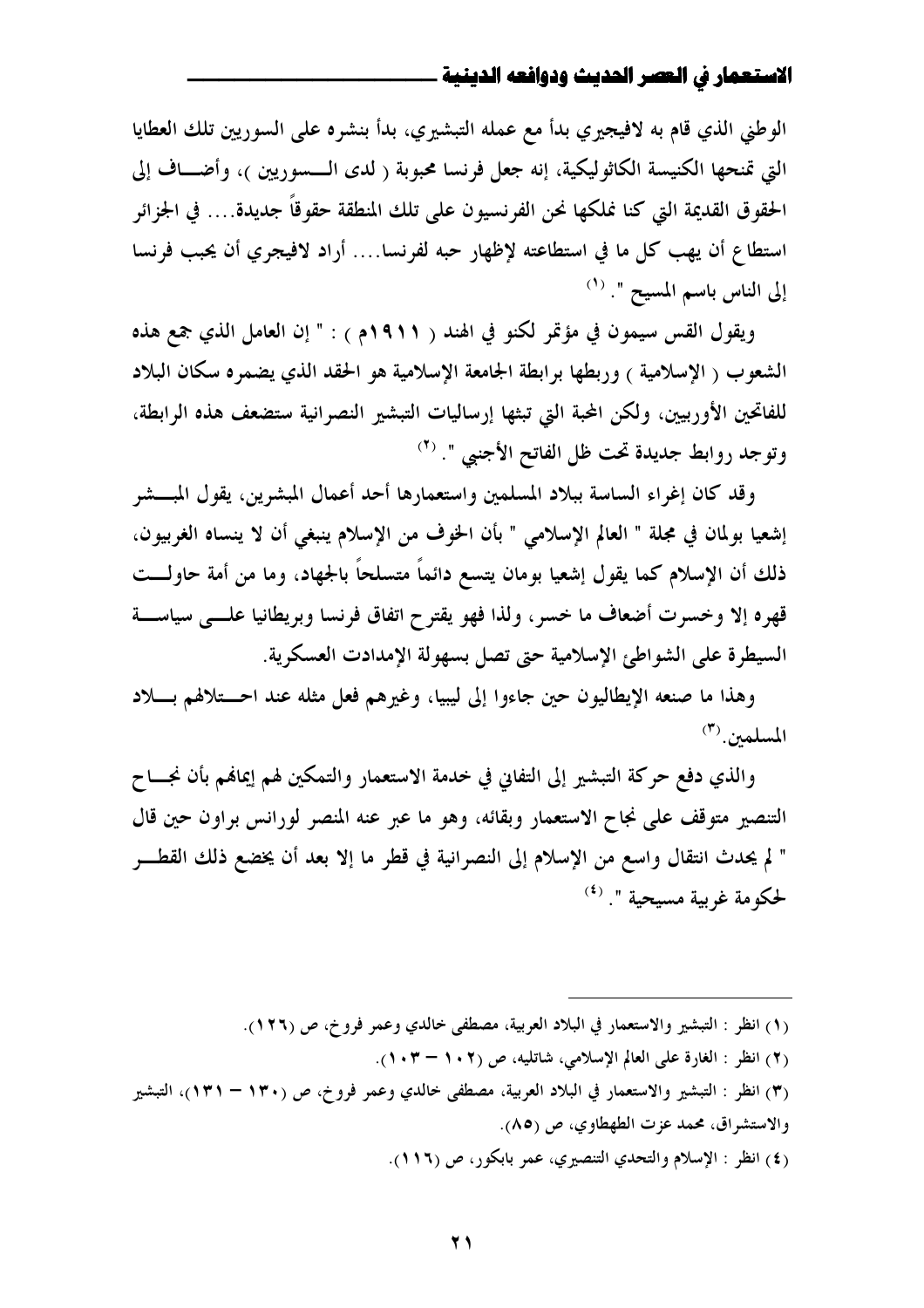ولما وقع التنافس بين المستعمرين وتضاربت مصالهحم؛ انعكس ذلك على الآباء المبشرين الذين كانوا في الحقيقة جنوداً مدنيين للاستعمار، فوقع بين المبشرين الفرقة، ودب بينهم مـــا بين الساسة من تخالف وتنافس، كما حصل بين الإرساليات التبشيرية في لبنان والتي كان كل منها يتبع دولة استعمارية معينة، ولذا أيضاً استأصلت انجلترا وفرنسا جميع المبشرين الألمان من مناطق نفوذهما، ولم تسمح انجلترا في وقت لاحق لغير مبشريها بالعمل في مناطق نفوذهـــا إلا حين الحصول على إذن مسبق.

يقول المبشر هنري جب : " إن المبشرين استغلوا جهودهم لخدمة دولهم. (١)

وفي المقابل فإن المستعمرين ردوا الجميل للمبشرين بأن فتحوا لهم البلاد على مصاريعها فيقول بوجو سكرتير الحاكم الفرنسي في الجزائر مخاطباً القس سوشيه الوكيل العام لأســــقف الجزائر: " إن آخر أيام الإسلام قد دنت، وفي خلال عشرين عاماً لن يكون للجزائر إله غير المسيح، ونحن إذا أمكننا الشك في أن هذه الأرض تملكها فرنسا، فلا يمكننا أن نشك على أية حال ألها قد ضاعت من الإسلام إلى الأبد.

أما العرب فلن يكونوا ملكًا لفرنسا إلا إذا أصبحوا مسيحيين جميعاً ". (٢)

ولم يكتف المستعمرون بالكلام ودغدغة العواطف، بل شـــرعوا يـــصدورن المراســـيم والقوانين التي تسهل عمل المبشرين، ففي عام ١٩٠٠م أمر الاستعمار البريطاني لكينيـــا أن يكون التعليم في العاصمة ممباسا إجبارياً، وتولت البعثات التبشيرية تعليم الطلاب في ممباســـا حيث افتتحوا أربعة مدارس ابتدائية، ثم أسندت السلطات لهؤلاء المتعلمين في مدارس التبشير وظائف رسمية حكومية بحجة أفمم متعلمون.

وفي عام ١٩٣٠م أُقيم مؤتمر كنائس في قرطاجة بمناسبة مرور ١٦٠٠ سنة على مــوت القديس أوغسطينوس، وأجبرت تونس على قبول ذلك المؤتمر على أراضيها المستعمرة مسن قبل فرنسا حينذاك، دفع التونسيون من خزينتهم على مليوني فرنك فرنسسي، وحسين ثـــار المسلمون على عقد هذا المؤتمر في بلد إسلامي تولت الجيوش الاستعمارية الفتك بالـــشباب الثائرين، وزجت بهم في السجون.

(٢) انظر : الاستعمار. أحقاد وأطماع، محمد الغزالي، ص (٣٩).

<sup>(</sup>١) انظر : التبشير والاستعمار في البلاد العربية، مصطفى خالدي وعمر فروخ، ص (١٥٨، ٢٤٢).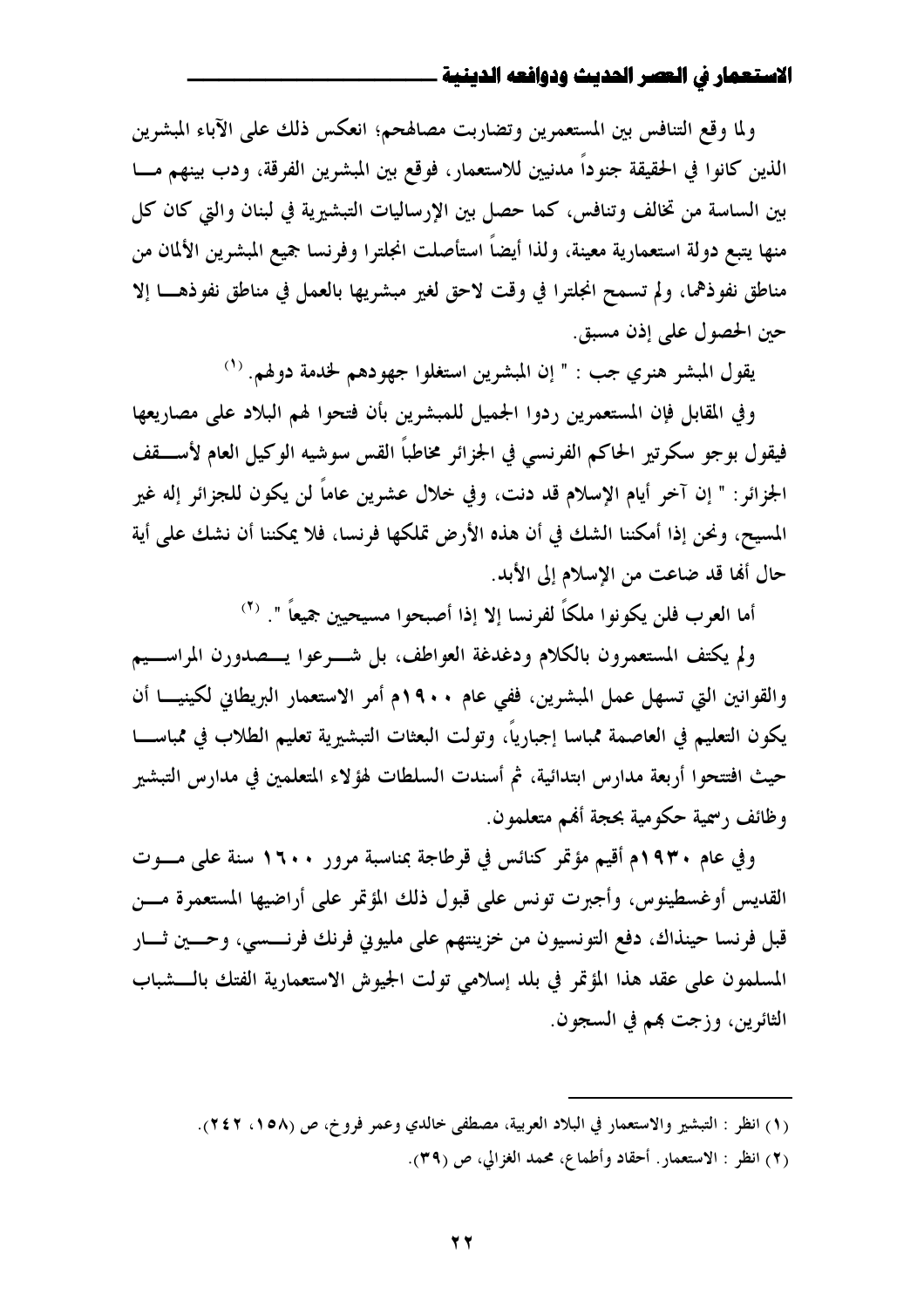و في عام ١٩٣١م أصدر شوفلر مسئول فرنسا في بلاد العلويين قراراً يسهل الانتقال إلى النصرانية، فسهل الإجراءات أمام المتنصرين، وجعل ذلك يتم في جلسة لمكمة عادية، وألغى الإجراءات المعقدة التي كانت قائمة حينذاك. <sup>(1)</sup>

وفي الجزائر دفع القائد الفرنسي روفيجو بأجمل مساجد الجزائر ليحولسه إلى كادرائيسة الجزائر ويتحدث القس سوشيه الوكيل العام لأسقف الجزائر في كتابـــه " رســـائل مفيــــدة ومشوقة عن الجزائر" فيقول واصفاً الجنرال الفرنسي فاليه : " إنه يرغب أن يستتب الــــدين المسيحي، وأن يحترمه الجميع إنه يريد أن يضاعف من عدد الصلبان والكنائس في الجزائر . إن مولاي – الملك – يستطيع أن يفعل ما يشاء مع رجل مثل المسيو فاليه الذي اختـــار أجمــــل مسجد في قسطنطينة ليجعل منه أجمل كنيسة في المستعمرة ". <sup>(٢)</sup>

ولم تتوقف العلاقة بين حركتي التبشير والاستعمار عند نقطة المصالح المشتركة بل إنا نجد أن الأخلاقيات السيئة للاستعمار من قتل وبطش قد حصلت بمباركة وأحياناً بمشاركة رجال الكنيسة

ويقول المسيو أوجين يونج وكيل حكومة التونكين الفرنسية في كتابه " استعباد الإسلام – الحرب الصليبية الجديدة " بأن بابا الفاتيكان يخطط دون ملل وكلــــل لحــــــروب صــــــليبية جديدة.

كما أن النظرة الاستعمارية الفوقية للشعوب المستعمرة هو أمر آخر تأثرت به حركتة التبشير، وفي ذلك يقول ستيفن نيل : " في القرن التاسع عشر خضع المبـــشرون إلى العقــــد الاستعمارية التي تقول بأن الرجل الغربي فقط هو الإنسان بكل ما تعنية هــــذه الكلمــــة … فحتى عام ١٩١٤م لم يكن لدى الكنيسة الرومانية الكاثوليكية أي أسقف من أصــــل غــــير أوربي – سوى أربعة –.... طالما كان الجنس الأبيض في استطاعته أن يقدم مورداً لا ينضب

(٢) انظر : الاستعمار. أحقاد وأطماع، محمد الغزالي، ص (٣٩).

<sup>(</sup>١) انظر : التبشير والاستعمار في البلاد العربية، مصطفى خالدي وعمر فروخ، ص (١٥٢، ١٥٧)، التبـــشير والاستشراق، محمد عزت الطهطاوي، ص (٨٨ – ٨٩).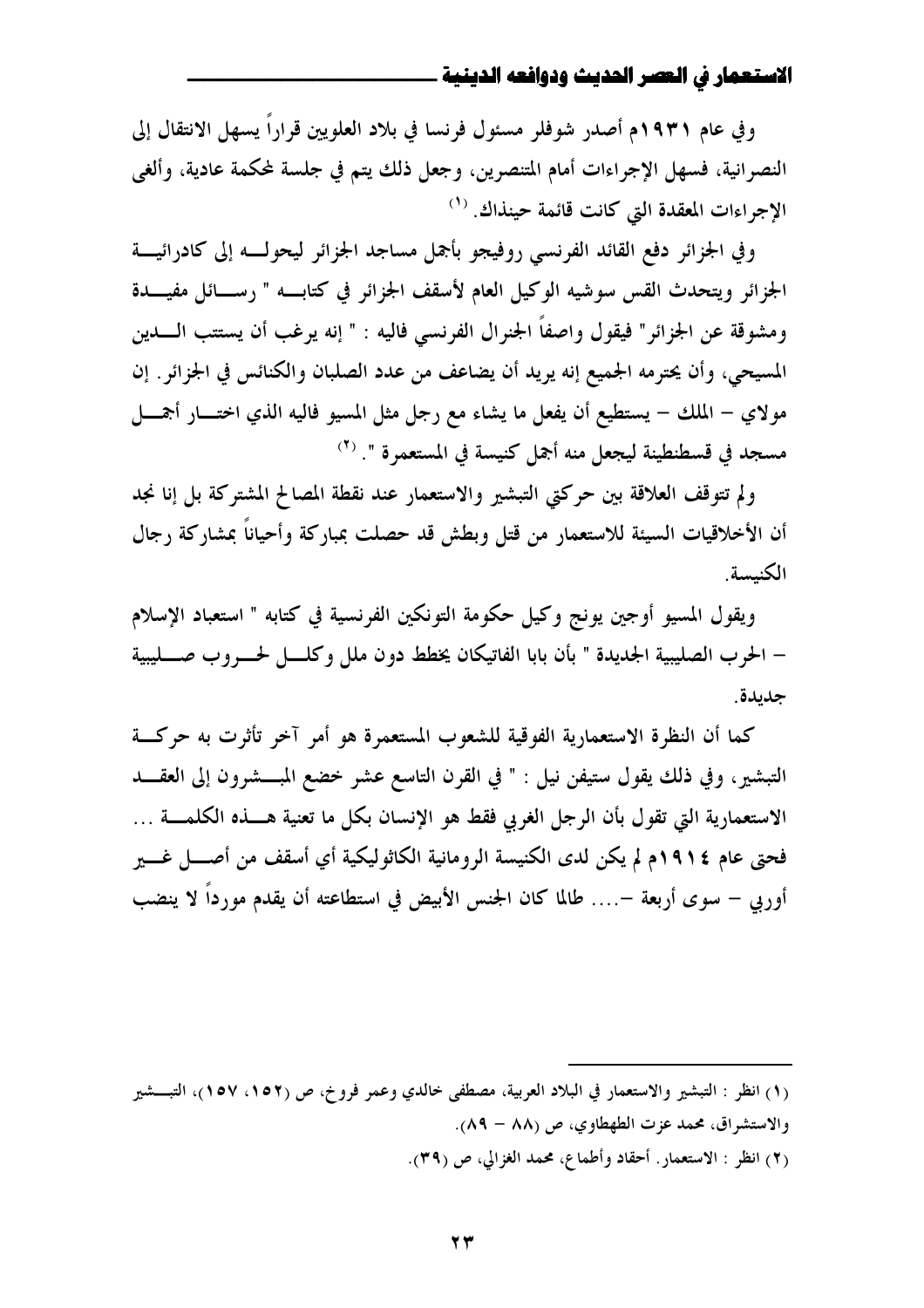من الأساقفة فإنه لا يمكن أن يوجد رجل واحد من الأجناس الــصفراء والحمــراء والبنيـــة والسوداء يستطيع حمل ثقل الأسقفية ". (`)

وقد كان محاربة الإسلام هدفاً أصيلاً للمستعمر ، ومن صوره ما ذكره الكاتبان الفرنسيان كوليت وفرانسيس جانسون فقالا : " لعل العبث بالدين الإسلامي كان هو المجال المفسضل لدى القائد الفرنسي في (الجزائر) روفيجو، فقد وقف هذا القائد الفاجر، ونادى في قومـــه : إنه يلزمه أجمل مسجد في المدينة ليجعل منه معبداً لإله المسيحيين، وطلب إلى أعوانه إعــــداد ذلك في أقصر وقت ممكن " ثم أشار إلى جامع القشاوة، فحولوه إلى كنيسة بعد شلالات من الدم، وسمي "كادرائية الجزائر ". <sup>(٢)</sup>

ومن أعمال المستعمر أيضاً إيجاده للفرق الإسلامية الضالة ورعايتــه لهـــا، فالقاديانيـــة والبهائية نشأتا في ظل الاستعمار ولتحقيق أهدافه، فقد نشأت القاديانيــــة في الهنــــد إبــــان الاستعمار الإنجليزي ٩٠١م، وكان من أهم دعاوى غلام القادياني المتنبئ الكذاب أن زعم بوجوب موالاة الإنجليز وتحريم قتالهم وإبطال الجهاد بعد أن كانت حركة ابن عرفان الشهيد قد أقضت مضاجعهم عام ٢ ١٨٤م، فكتب غلام قاديان في مقدمة كتابه " ترياق القلـــوب " يقول : " لقد قضيت معظم عمري في تأييد الحكومة الإنجليزية ونصرهًا، وقد ألفت في منــــع الجهاد ووجوب طاعة أولى الأمر الإنجليز من الكتب والنشرات ما لو جمع بعضه إلى بعض لملأ خمسىن خزانة ".

ولما أراد أحمد خان بمادر ( من الهند ) أن يتقرب إلى المستعمرين الإنجليز كتب في عـــام ١٨٦٢م كتاباً تحدث فيه عن أصالة الكتب المقدسة عند النصارى وعدم تحريفها، ثم نــــادى بالإلحاد، وكتب تفسيراً للقرآن ملأه بالتحريف والتخريف، ثم بني مدرسة سماهـــا مدرســـة المحمديين تغريراً بالمسلمين.

(٢) انظر : الاستعمار. أحقاد وأطماع، محمد الغزالي، ص (٣٧).

<sup>(</sup>١) انظر : حقيقة التبشير بين الماضي والحاضر، أحمد عبد الوهاب، ص (١٤١)، التبشير والاستشراق، محمـــد عزت الطهطاوي، ص (٨٤).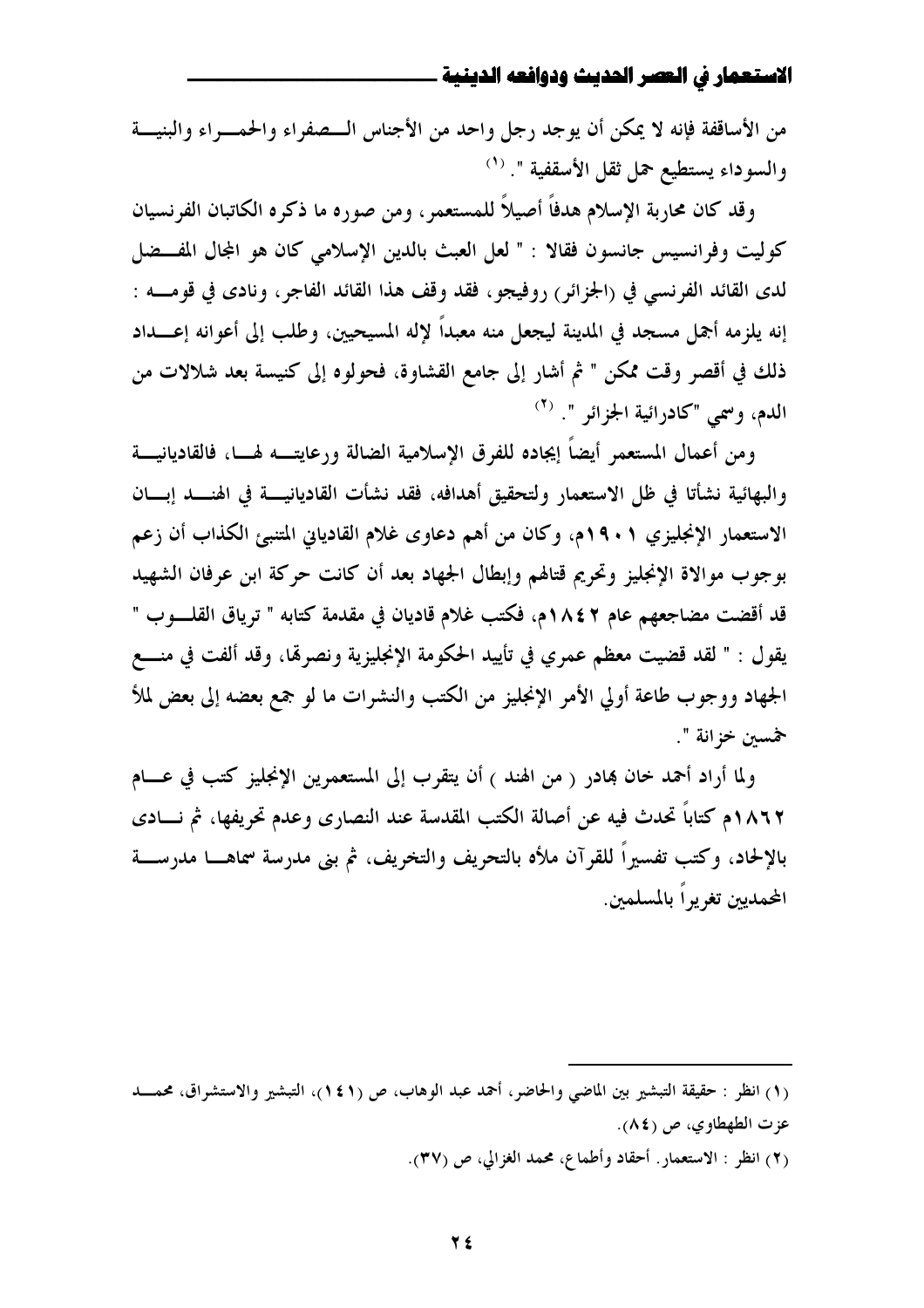وظهرت البهائية في حين سيطرة الروس على شمال إيسران، ولمسا قتسل البساب عسام ١٢٦٦هــــ. ظهرت البهائية على يد تلميذ الباب،وما تزال إلى هذا اليـــوم برعايــــة دولـــة إسرائيل،ولها مركز في مدينة حيفا المحتلة. <sup>(١)</sup>

وعلى هذا المنوال نسج المستعمرون في كل بلد نزلوا فيه، فاثـــاروا الفـــتن الداخليـــة والدعوات الشعوبية أو القبلية أو المذهبية بغية تمزيق الأمة وإضعاف وحدة الشعوب المغلوبة لتحقيق أكبر المكاسب الممكنة. <sup>(٢)</sup>

ولدى خروج المستعمر من بلاد المسلمين سلم مقاليد الأمور إلى أصـــحاب الـــولاءات المختلفة، ففي الهند التي حكمها المسلمون عشرة قرون، وعملوا سنين طويلة علـــي طـــرد المستعمر وبذلوا في ذلك الغالي، ولما تحقق الاستقلال عام ١٩٤٧م أسلم الإنجليــز مقاليـــد السياسة والجيش والتعليم إلى الهندوس ليبدأ هؤلاء في إذلال وتجهيل المسلمين.

وفي عام ١٩٤٨م أعطى الإنجليز أرض فلسطين للعصابات اليهودية لتؤسس ما يسسمى اليوم بدولة إسرائيل، فيما ألحقت جزيرة زنجبار المسلمة بدولة تنسزانيا النصرانية.

كما قد حرص المستعمرون على إفساد الحياة الدينية والاجتماعية للمسلمين وهو ما عبر عنه نابليون في رسالته إلى نائبه في مصر كليبر حيث يقول :" كنت قد طلبت مراراً جوقـــة تمثيلية، وسأهتم اهتماماً حاصاً بإرسالها لك، لألها ضرورية للجيش، وللبدء في تغيير تقاليـــد البلاد "، كما طلب إليه في نفس الرسالة أن يجمع ٥٠٠ أو ٦٠٠ شخص من المماليـــك أو العمد أو المشايخ وأن يرسلهم إلى فرنسا " يحجزون لمدة سنة أو سنتين يشاهدون في أثنائهــا عظمة الأمة الفرنسية ويعتادون على تقاليدنا ولغتنا، ولما يعودون إلى مصر يكون لنـــا فـــيهم  $\sigma^{(\mathbf{r})}$  - حزب يضم إليه غيرهم ".

(١) انظر : أجنحة المكر الثلاثة وخوافيها، عبد الرحمن حبنكة الميداني، ص (٢٧٣ – ٢٨٠)، الفكر الإســــلامي الحديث وصلته بالاستعمار، محمد البهي (٤١ – ٤٢، ٤٩، ٦٣ – ٢٥).

(٢) انظر: التبشير والاستعمار في البلاد العربية، مصطفى خالدي وعمر فروخ، ص (١٤٠ – ١٤٣)، التبـــشير والاستشراق، محمد عزت الطهطاوي، ص (٨٦)، حقيقة التبشير بين الماضي والحاضر، أحمد عبد الوهــاب، ص  $(1VV - 1V_{2})$ 

(٣) انظر : رسالة الطريق إلى ثقافتنا، محمود شاكر، ص (١٠٩).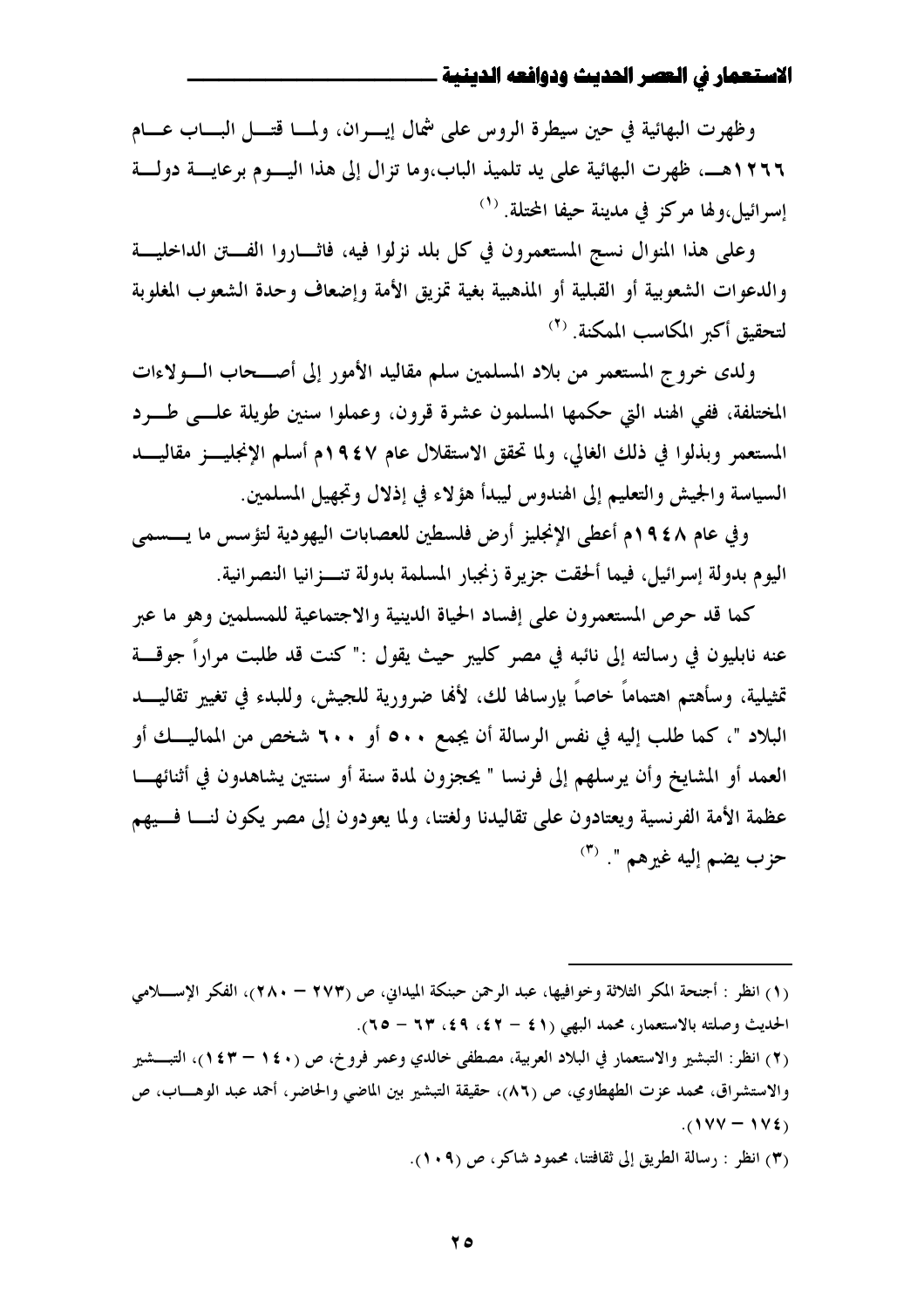ولما دخل الفرنسيون لبنان فتحوا حمسين حانة لشرب الخمر وعدداً كبيراً مـــن بيـــوت الدعارة، ففشي السكر والدعارة إلى حد لم يكن معهوداً من قبل. ''

كما عمل المستعمرون في البلاد التي احتلوها على القضاء على اللغات الوطنية، وخصوا العربية بمزيد من حرهم، فقد فرضت فرنسا اللغة الفرنسية في مستعمراها خاصة الجزائر، فيما شجعت إنجلترا اللغة الإنجليزية في جنوب السودان على حساب العربية.

وفي مصر فرض نابليون وجلادوه الضرائب في مصر، وينقل الجبرتي في تاريخه صوراً لمـــا صنعه الفرنسيون فيقول : " دخل الافرنج ( الفرنسيون ) المدينة كالسيل، ومروا في الأزقسة والشوارع لايجدون لهم ممانع، كأفمم الشياطين أو جند إبليس، وهدموا مـــا وجـــدوه مـــن المتاريس... ثم دخلوا إلى الجامع الأزهر وهم راكبون الخيول، وبينـــهم المـــشاة كـــالوعول، وتفوقوا ( أي قاءوا ) بصحنه ومقصورته، وربطوا خيولهم بقبلته، وعاثوا بالأروقة والحارات، وكسروا القناديل والسهّارات، وهشموا خزائن الطلبة والمجاورين والكتبة، وهُبوا ما وجدوه من المتاع والأواني والقصاع والودائع والمخبآت بالدواليب والخزانات، ودشـــتوا الكتـــب والمصاحف، وعلى الأرض طرحوها، وبأرجلهم ونعالهم داسوها.

وأحدثوا فيه وتغوطوا، وبالوا وتمخطوا، وشربوا الشراب وكسروا أوانيه ". (٢)

وفرض نابليون الضرائب على المصريين فكان لكل شيء ضريبة، فعلى المولود ضــــريبة، وعلى الميت ضريبة، وكل ما كان بينهما من معاملات رسمية عليها ضرائب.

كما تحدث الجبرتي عن سرقة أموال المماليك وفمب قصورهم وبيع الأمان لمن بقى مسن نسائهم بأعلى الأثمان، وكان منهن من اشترت الأمان مرات ومسرات، ولمسا كثـــر ســــطو الفرنسيين على المتاع والدواب اشترى بعضهم الأمان لدواهم وثيراهم، وقد طلب نسابليون من أعضاء الديوان الذي شكله من المصريين ليحكم من ورائه طلب منهم أن يجمعوا له سلفة من التجار تبلغ • • ٥ ألف ريال، دفعها التجار بالقوة، ثم ما لبث بعد يومين فقط أن طلـــب

(١) انظر : التبشير والاستعمار في البلاد العربية، مصطفى خالدي وعمر فروخ، ص (١٩٩).

(٢) انظر : تاريخ عجائب الآثار، الجبرتي (٢/ ٢٢٠ – ٢٢١)، رسالة الطريق إلى ثقافتنا، محمسود شـــاكر، ص  $(91)$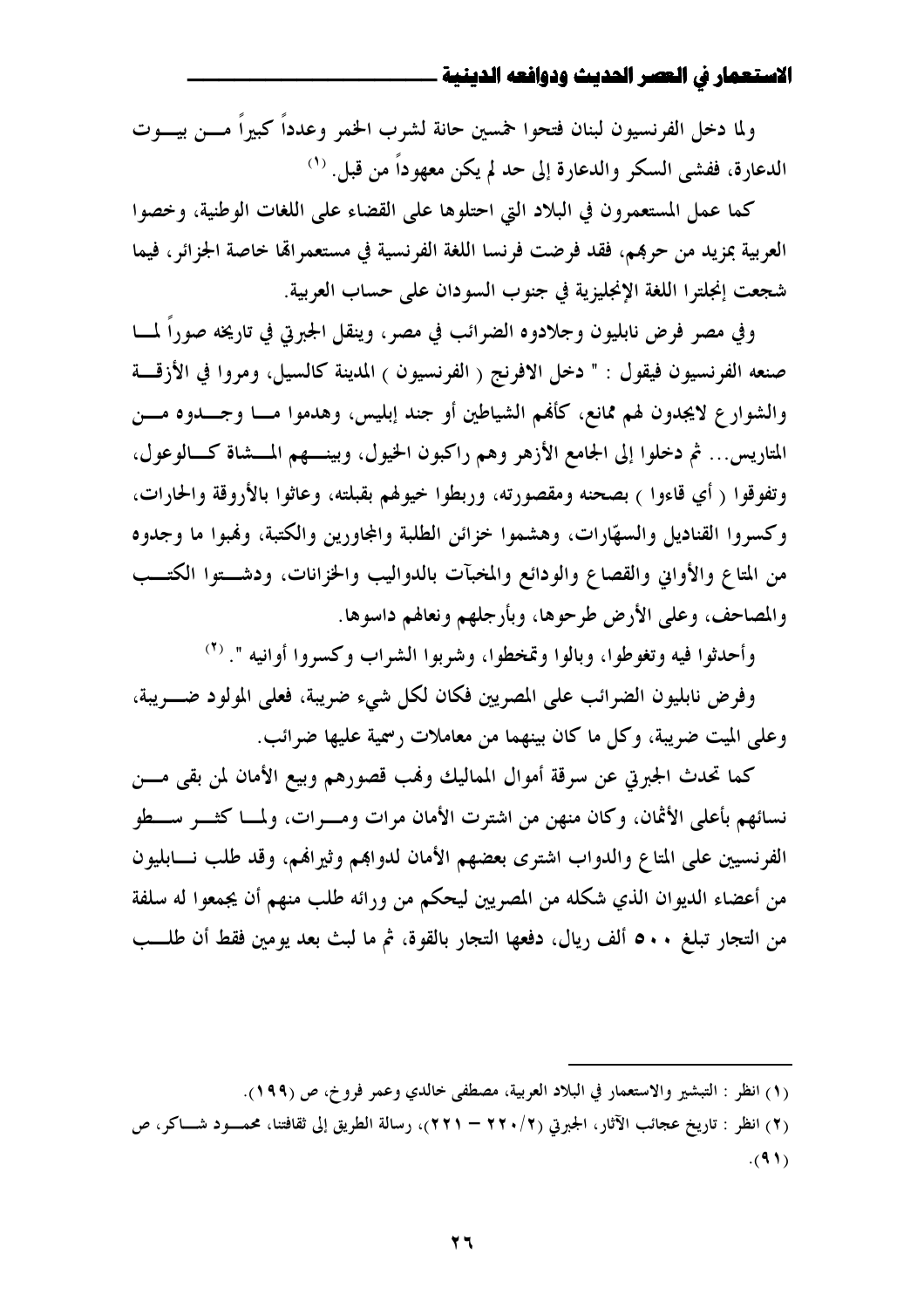مبالغ أخرى يعجز عنها هؤلاء المساكين ففعلـوا الأفاعيـــل وســــرقوا مـــا في الــــدكاكين والبيوت....... (١)

وهكذا نصل إلى فماية مطافنا، وأجدني مضطراً للاعتذار للقارئ الكريم عما سببته له مـــن كآبة وألم وضجر، لكنها جميعاً لا تعدل دمعة واحدة من ألهار الدموع، بل والدماء التي سببها الاستعمار البغيض لبلادنا، والله نسأل أن يكشف كروبنا، وأن يزيح الهمَّ عنا، إنه ولي ذلـــك والقادر عليه، وآخر دعوانا أن الحمد لله رب العالمين.

<sup>(</sup>١) انظر: تاريخ عجائب الآثار، الجبرتي (١٩٦/٢ – ١٩٧).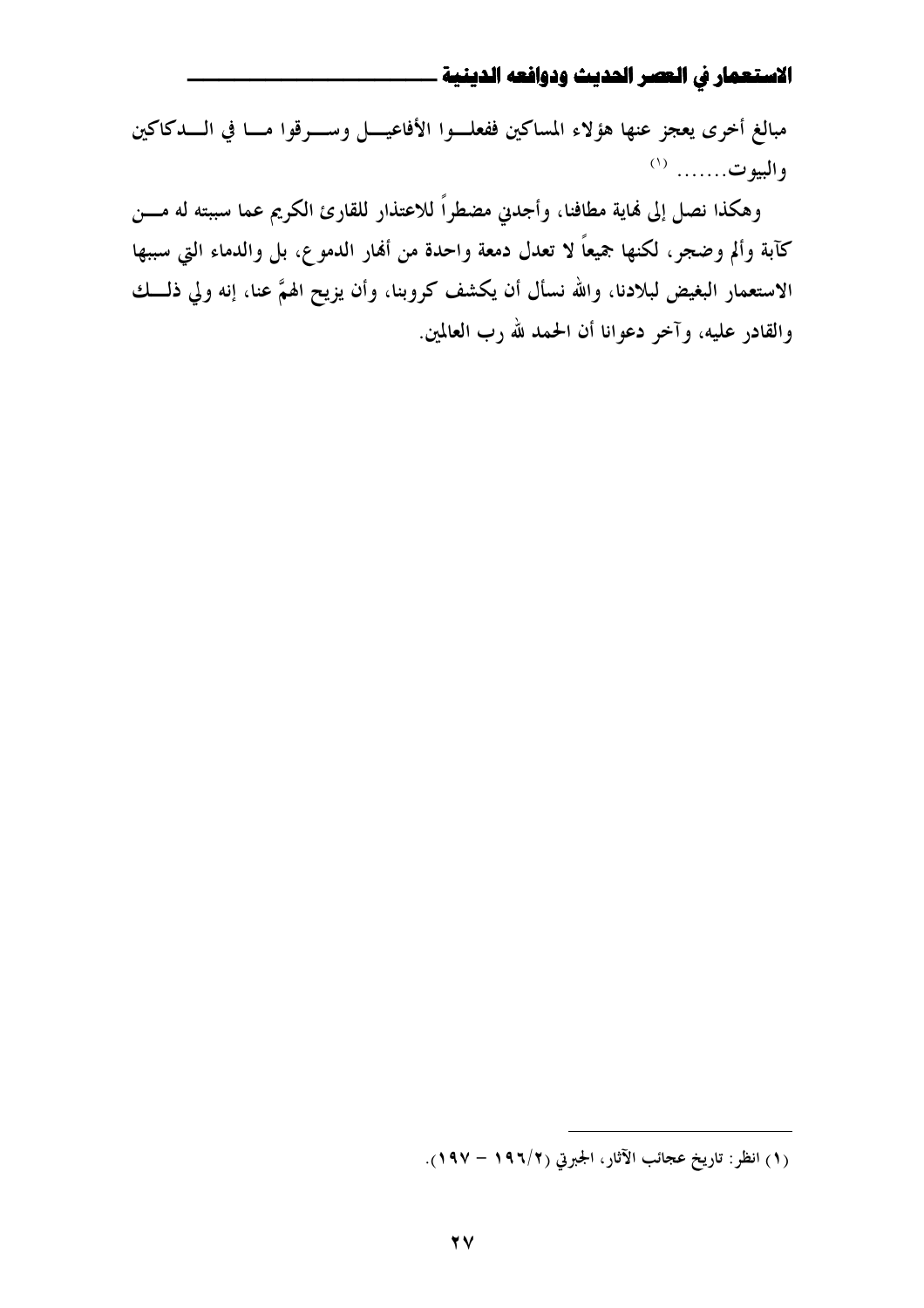# قائمة أهم المسادر والمراجع

\* أجنحة المكر الثلاثة وخوافيها. ط١. دار القلم. بيروت. دمشق، ١٣٩٥هــ. \* الاستعمار الفرنسي في المغرب العربي. هنري كلود و اندريه برينان و ايــف لاكوســـت. ترجمة : محمد عيتانى مكتبة المعارف. بيروت. \* الاستعمار . أحقاد وأطماع . محمد الغسزالي. ط٢ . السدار السسعودية للنسشر . جسدة، ١٣٨٩هـ.

\* الإسلام والتحدي التنصيري. عمر بابكور. معهد البحث العلمـــي. جامعــــة أم القــــرى،  $-15.4$ \* التبشير والاستشراق، محمد عزت الطهطاوي، ط١، الزهراء للإعلام العربي، ١٤١١هــ. \* التبشير والاستعمار في البلاد العربية، مصطفى خالدي وعمر فروخ، منشورات المكتبة العصرية، صيدًا، ٩٨٣م. \* حقيقة التبشير بين الماضي والحاضر . أحمد عبد الوهاب. ط1 . مكتبة وهبة، ١ • ٤ ١ هــ. \* رسالة الطريق إلى ثقافتنا، محمود شاكر، دار المدين، جمــدة، مكتبـــة الخـــانجي، مـــصر،  $-215. V$ \* العالم الإسلامي والاستعمار السياسي والإجتماعي والثقافي، أنور الجندي ط1، دار المعرفة، ۱۹۷۰. \* غارة تبشيرية جديدة على أندنوسيا، أبو هلال الأندنوسي، ط٣، دار الـــشروق، جـــدة، ۰- ۱۳۹۹ \* الغارة على العالم الإسلامي. أ. ل. شاتليه. تاخيص وتعريب : محــب الـــدين الخطيـــب ومساعد اليافي. ط٤. الدار السعودية للنشر والتوزيع. جدة، ٥ . ٤ ١هــ.

\* الفكر الإسلامي الحديث وصلته بالاستعمار، محمد البهي، ط٤، مكتبة وهبة، القــاهرة،  $-214A\xi$ 

> \* المسيحية، أحمد شلبي، ط • ١، مكتبة النهضة المصرية، ١٩٩٣م. \* المعجم الوسيط، إبراهيم أنيس وآخرون، ط٢، دار الفكر.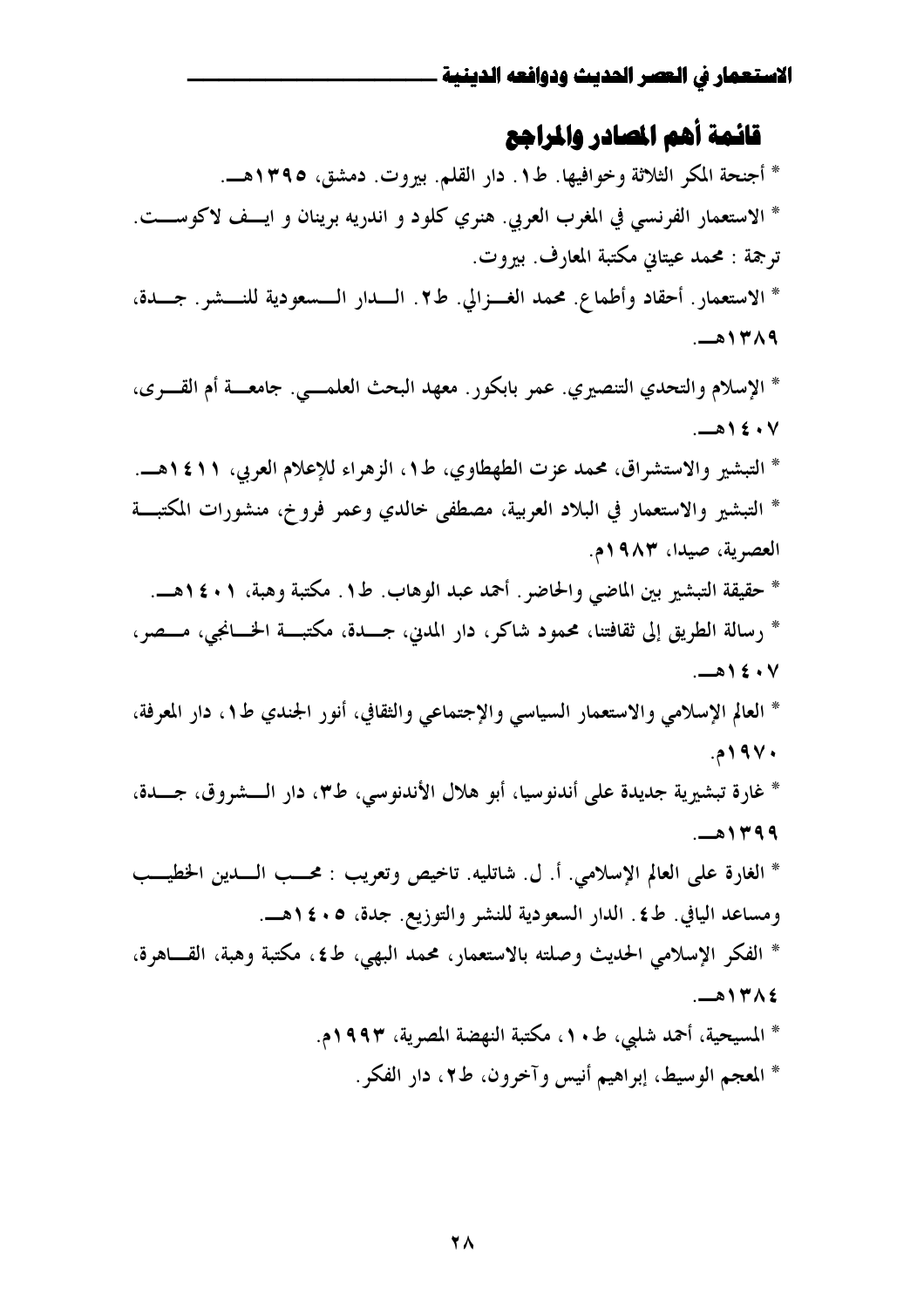\* ملامح عن النشاط التنصيري في الوطن العربي، إبراهيم عكاشة، إدارة الثقافة والنــــشر بجامعة الإمام محمد بن سعود الإسلامية، ٧ . ٤ ١هـــ.